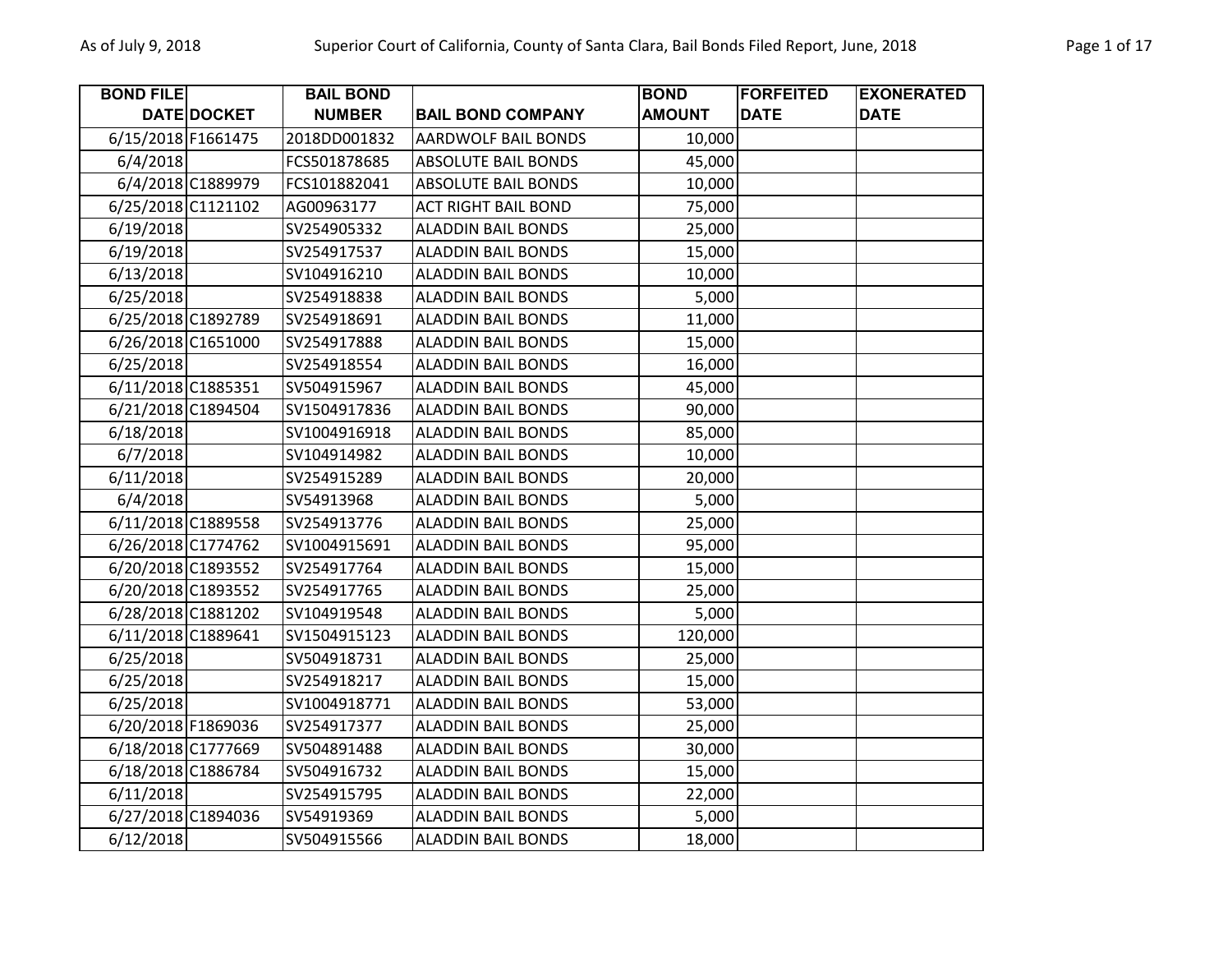| <b>BOND FILE</b>   |                    | <b>BAIL BOND</b> |                           | <b>BOND</b>   | <b>FORFEITED</b> | <b>EXONERATED</b> |
|--------------------|--------------------|------------------|---------------------------|---------------|------------------|-------------------|
|                    | <b>DATE DOCKET</b> | <b>NUMBER</b>    | <b>BAIL BOND COMPANY</b>  | <b>AMOUNT</b> | <b>DATE</b>      | <b>DATE</b>       |
| 6/11/2018 C1775994 |                    | SV54915558       | <b>ALADDIN BAIL BONDS</b> | 3,500         |                  |                   |
| 6/11/2018 C1778310 |                    | SV54915557       | <b>ALADDIN BAIL BONDS</b> | 3,000         |                  |                   |
| 6/11/2018 C1881602 |                    | SV54915555       | <b>ALADDIN BAIL BONDS</b> | 1,000         |                  |                   |
| 6/11/2018 C1888571 |                    | SV104915556      | <b>ALADDIN BAIL BONDS</b> | 10,000        |                  |                   |
| 6/11/2018 C1890809 |                    | SV54915559       | <b>ALADDIN BAIL BONDS</b> | 1,000         |                  |                   |
| 6/21/2018          |                    | SV504917943      | <b>ALADDIN BAIL BONDS</b> | 50,000        |                  |                   |
| 6/13/2018          |                    | SV254915992      | <b>ALADDIN BAIL BONDS</b> | 25,000        |                  |                   |
| 6/14/2018 B1897980 |                    | SV1004916425     | <b>ALADDIN BAIL BONDS</b> | 65,000        | 6/27/2018        |                   |
| 6/26/2018 C1893345 |                    | SV104919048      | <b>ALADDIN BAIL BONDS</b> | 10,000        |                  |                   |
| 6/19/2018 C1763425 |                    | SV254916036      | <b>ALADDIN BAIL BONDS</b> | 15,000        |                  |                   |
| 6/18/2018          |                    | SV104916765      | <b>ALADDIN BAIL BONDS</b> | 10,000        |                  |                   |
| 6/15/2018 B1793557 |                    | SV504891487      | <b>ALADDIN BAIL BONDS</b> | 20,000        |                  |                   |
|                    | 6/4/2018 F1868272  | SV1004914112     | <b>ALADDIN BAIL BONDS</b> | 56,000        |                  |                   |
| 6/4/2018           |                    | SV54913872       | <b>ALADDIN BAIL BONDS</b> | 5,000         |                  |                   |
| 6/26/2018 C1894242 |                    | SV504919025      | <b>ALADDIN BAIL BONDS</b> | 50,000        |                  |                   |
| 6/25/2018 C1893650 |                    | SV1504918868     | <b>ALADDIN BAIL BONDS</b> | 130,000       |                  |                   |
| 6/25/2018 C1889226 |                    | SV254918715      | <b>ALADDIN BAIL BONDS</b> | 15,000        |                  |                   |
| 6/25/2018 C1893653 |                    | SV254918594      | <b>ALADDIN BAIL BONDS</b> | 10,000        |                  |                   |
| 6/25/2018          |                    | SV504918839      | <b>ALADDIN BAIL BONDS</b> | 30,000        |                  |                   |
| 6/26/2018 F1766899 |                    | SV1004919088     | <b>ALADDIN BAIL BONDS</b> | 75,000        |                  |                   |
| 6/11/2018          |                    | SV254915861      | <b>ALADDIN BAIL BONDS</b> | 25,000        |                  |                   |
| 6/18/2018 C1780269 |                    | SV254917140      | <b>ALADDIN BAIL BONDS</b> | 15,000        |                  |                   |
| 6/19/2018 B1896590 |                    | SV104916640      | <b>ALADDIN BAIL BONDS</b> | 10,000        |                  |                   |
| 6/19/2018          |                    | SV104917480      | <b>ALADDIN BAIL BONDS</b> | 10,000        |                  |                   |
| 6/18/2018 C1780800 |                    | SV54916864       | <b>ALADDIN BAIL BONDS</b> | 5,000         |                  |                   |
| 6/18/2018          |                    | SV254917349      | <b>ALADDIN BAIL BONDS</b> | 10,000        |                  |                   |
| 6/18/2018 C1889466 |                    | SV504917348      | <b>ALADDIN BAIL BONDS</b> | 16,000        |                  |                   |
| 6/11/2018          |                    | SV254915869      | <b>ALADDIN BAIL BONDS</b> | 25,000        |                  |                   |
| 6/22/2018          |                    | SV254918176      | <b>ALADDIN BAIL BONDS</b> | 15,000        |                  |                   |
| 6/25/2018 C1889479 |                    | SV254918229      | <b>ALADDIN BAIL BONDS</b> | 10,000        |                  |                   |
| 6/20/2018 F1766369 |                    | SV254916990      | <b>ALADDIN BAIL BONDS</b> | 15,000        |                  |                   |
| 6/20/2018 F1766952 |                    | SV54916988       | <b>ALADDIN BAIL BONDS</b> | 5,000         |                  |                   |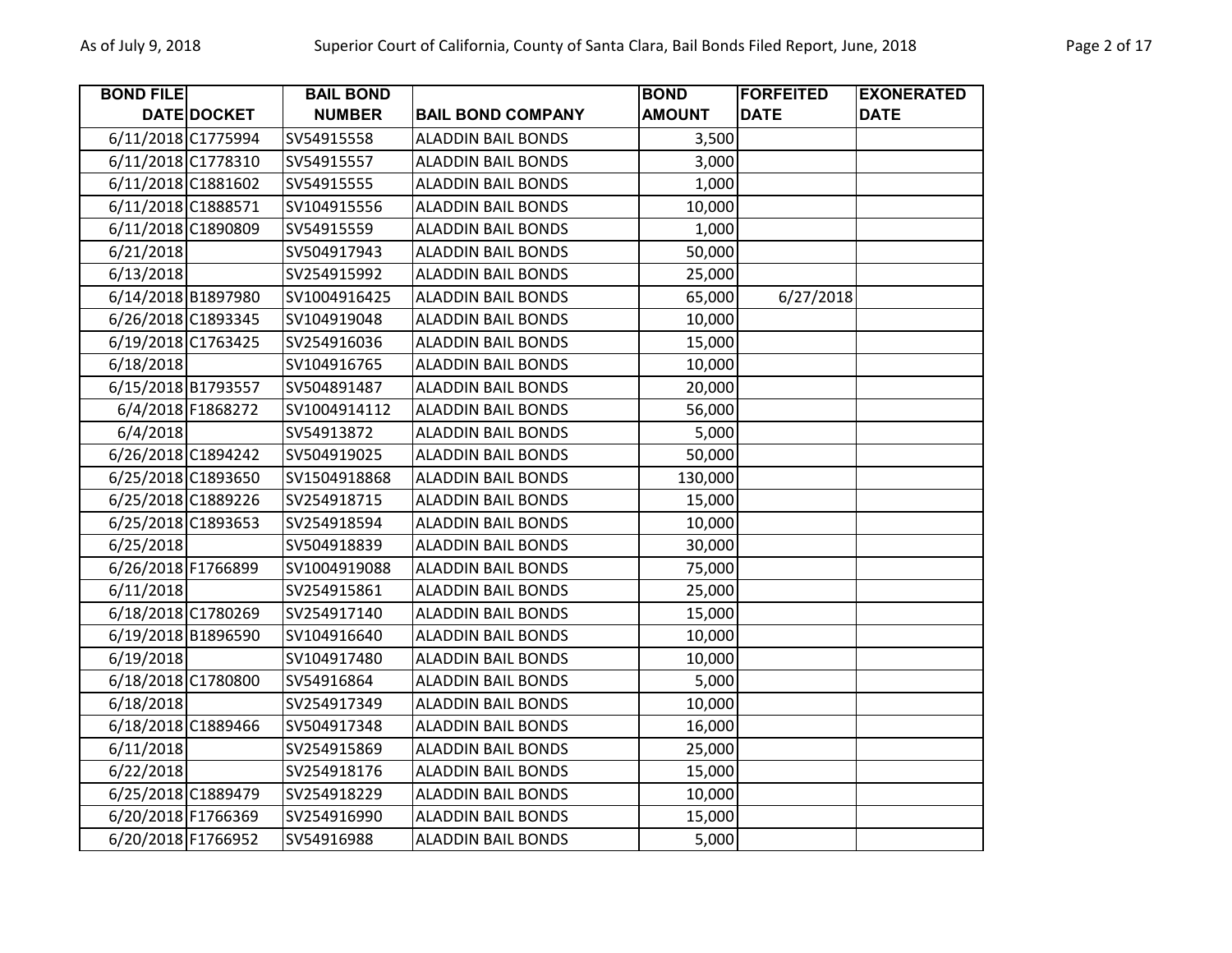| <b>BOND FILE</b> |                    | <b>BAIL BOND</b> |                           | <b>BOND</b>   | <b>FORFEITED</b> | <b>EXONERATED</b> |
|------------------|--------------------|------------------|---------------------------|---------------|------------------|-------------------|
|                  | DATE DOCKET        | <b>NUMBER</b>    | <b>BAIL BOND COMPANY</b>  | <b>AMOUNT</b> | <b>DATE</b>      | <b>DATE</b>       |
|                  | 6/18/2018 C1770398 | SV54916989       | <b>ALADDIN BAIL BONDS</b> | 3,000         |                  |                   |
|                  | 6/25/2018 C1890424 | SV254917546      | <b>ALADDIN BAIL BONDS</b> | 20,000        |                  |                   |
|                  | 6/4/2018 C1892248  | SV104913730      | <b>ALADDIN BAIL BONDS</b> | 10,000        |                  | 6/14/2018         |
| 6/19/2018        |                    | SV1004916893     | <b>ALADDIN BAIL BONDS</b> | 55,000        |                  |                   |
|                  | 6/5/2018 C1891486  | SV504914324      | <b>ALADDIN BAIL BONDS</b> | 25,000        |                  |                   |
|                  | 6/14/2018 C1892818 | SV104916437      | <b>ALADDIN BAIL BONDS</b> | 6,000         |                  |                   |
|                  | 6/11/2018 C1779084 | SV1004915825     | <b>ALADDIN BAIL BONDS</b> | 75,000        |                  |                   |
|                  | 6/4/2018 B1895734  | SV254913501      | <b>ALADDIN BAIL BONDS</b> | 25,000        |                  | 7/5/2018          |
|                  | 6/11/2018 C1199767 | SV254915595      | <b>ALADDIN BAIL BONDS</b> | 15,000        |                  |                   |
|                  | 6/5/2018 B1896920  | SV104912253      | <b>ALADDIN BAIL BONDS</b> | 10,000        |                  |                   |
| 6/18/2018        |                    | SV254917266      | <b>ALADDIN BAIL BONDS</b> | 10,000        |                  |                   |
| 6/21/2018        |                    | SV504917842      | <b>ALADDIN BAIL BONDS</b> | 20,000        |                  |                   |
| 6/26/2018        |                    | SV104918612      | <b>ALADDIN BAIL BONDS</b> | 5,000         |                  |                   |
|                  | 6/15/2018 C1778218 | SV104916739      | <b>ALADDIN BAIL BONDS</b> | 10,000        |                  |                   |
| 6/21/2018        |                    | SV254917964      | <b>ALADDIN BAIL BONDS</b> | 25,000        |                  |                   |
| 6/20/2018        |                    | SV254917778      | <b>ALADDIN BAIL BONDS</b> | 10,000        |                  |                   |
|                  | 6/25/2018 C1653812 | SV254918381      | <b>ALADDIN BAIL BONDS</b> | 16,000        |                  |                   |
| 6/12/2018        |                    | SV104915535      | <b>ALADDIN BAIL BONDS</b> | 10,000        |                  |                   |
|                  | 6/5/2018 B1897724  | SV104914468      | <b>ALADDIN BAIL BONDS</b> | 10,000        |                  |                   |
|                  | 6/4/2018 C1774021  | SV504913572      | <b>ALADDIN BAIL BONDS</b> | 25,000        |                  |                   |
|                  | 6/4/2018 C1775376  | SV504913573      | <b>ALADDIN BAIL BONDS</b> | 25,000        |                  |                   |
|                  | 6/4/2018 C1881953  | SV504913574      | <b>ALADDIN BAIL BONDS</b> | 25,000        |                  |                   |
|                  | 6/4/2018 C1890842  | SV54913575       | <b>ALADDIN BAIL BONDS</b> | 500           |                  |                   |
| 6/26/2018        |                    | SV254919127      | <b>ALADDIN BAIL BONDS</b> | 20,000        |                  |                   |
|                  | 6/20/2018 C1779129 | SV504916713      | <b>ALADDIN BAIL BONDS</b> | 30,000        |                  |                   |
| 6/19/2018        |                    | SV254917644      | <b>ALADDIN BAIL BONDS</b> | 10,000        |                  |                   |
|                  | 6/19/2018 C1484616 | SV254917645      | <b>ALADDIN BAIL BONDS</b> | 15,000        |                  |                   |
|                  | 6/18/2018 C1893233 | SV104917402      | <b>ALADDIN BAIL BONDS</b> | 6,000         | 6/26/2018        |                   |
|                  | 6/19/2018 C1761831 | SV504917635      | <b>ALADDIN BAIL BONDS</b> | 30,000        |                  |                   |
|                  | 6/19/2018 C1893237 | SV104917643      | <b>ALADDIN BAIL BONDS</b> | 10,000        |                  |                   |
|                  | 6/11/2018 B1793392 | SV254914621      | <b>ALADDIN BAIL BONDS</b> | 20,000        |                  | 7/6/2018          |
| 6/14/2018        |                    | SV104916382      | <b>ALADDIN BAIL BONDS</b> | 10,000        |                  |                   |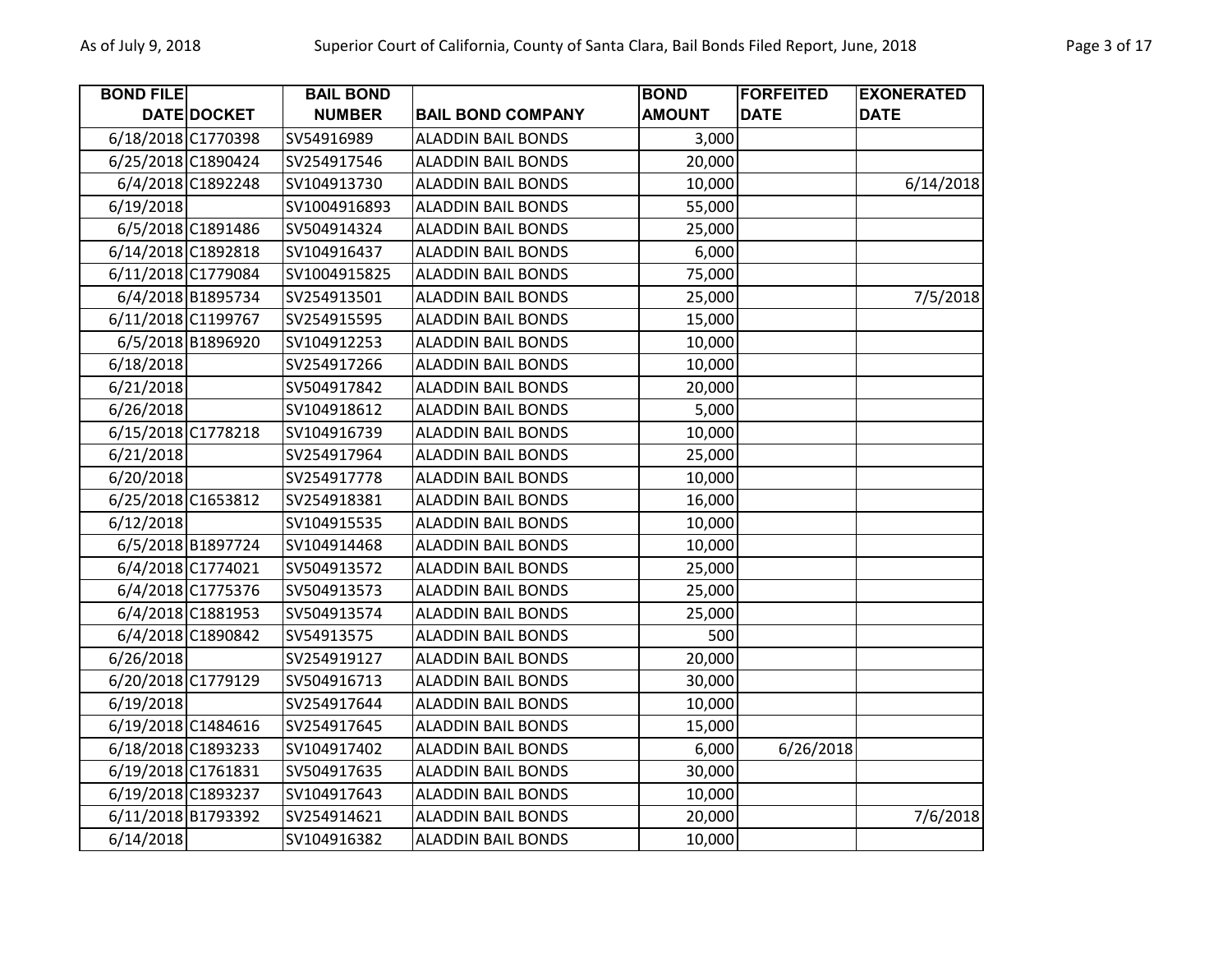| <b>BOND FILE</b>   |                    | <b>BAIL BOND</b> |                           | <b>BOND</b>   | <b>FORFEITED</b> | <b>EXONERATED</b> |
|--------------------|--------------------|------------------|---------------------------|---------------|------------------|-------------------|
|                    | <b>DATE DOCKET</b> | <b>NUMBER</b>    | <b>BAIL BOND COMPANY</b>  | <b>AMOUNT</b> | <b>DATE</b>      | <b>DATE</b>       |
| 6/25/2018 BB512890 |                    | SV1004917664     | <b>ALADDIN BAIL BONDS</b> | 75,000        |                  |                   |
| 6/5/2018           |                    | SV254914383      | <b>ALADDIN BAIL BONDS</b> | 25,000        |                  |                   |
| 6/5/2018           |                    | SV254914359      | <b>ALADDIN BAIL BONDS</b> | 10,000        |                  |                   |
| 6/20/2018 C1509042 |                    | SV504917715      | <b>ALADDIN BAIL BONDS</b> | 15,000        |                  |                   |
| 6/20/2018 C1510802 |                    | SV254917719      | <b>ALADDIN BAIL BONDS</b> | 15,000        |                  |                   |
| 6/14/2018 B1898178 |                    | SV504916476      | <b>ALADDIN BAIL BONDS</b> | 30,000        |                  |                   |
| 6/25/2018          |                    | SV254863243      | <b>ALADDIN BAIL BONDS</b> | 7,500         |                  |                   |
| 6/11/2018          |                    | SV504915429      | <b>ALADDIN BAIL BONDS</b> | 50,000        |                  |                   |
| 6/18/2018          |                    | SV504917102      | <b>ALADDIN BAIL BONDS</b> | 25,000        |                  |                   |
| 6/11/2018 F1867412 |                    | SV254915111      | <b>ALADDIN BAIL BONDS</b> | 16,000        |                  |                   |
|                    | 6/6/2018 F1763141  | SV1004912816     | <b>ALADDIN BAIL BONDS</b> | 75,000        |                  |                   |
| 6/4/2018           |                    | SV254913859      | <b>ALADDIN BAIL BONDS</b> | 25,000        |                  |                   |
| 6/13/2018          |                    | SV254916056      | <b>ALADDIN BAIL BONDS</b> | 25,000        |                  |                   |
| 6/21/2018 C1893424 |                    | SV104917882      | <b>ALADDIN BAIL BONDS</b> | 10,000        |                  |                   |
| 6/14/2018 C1893137 |                    | SV54916505       | <b>ALADDIN BAIL BONDS</b> | 1,000         | 6/27/2018        |                   |
| 6/13/2018 C1891766 |                    | SV1004916109     | <b>ALADDIN BAIL BONDS</b> | 55,000        |                  |                   |
| 6/7/2018           |                    | SV1004914771     | <b>ALADDIN BAIL BONDS</b> | 90,000        |                  |                   |
|                    | 6/6/2018 C1889646  | SV254914679      | <b>ALADDIN BAIL BONDS</b> | 15,000        | 7/5/2018         |                   |
| 6/27/2018 C1892852 |                    | SV254919331      | <b>ALADDIN BAIL BONDS</b> | 18,000        |                  |                   |
| 6/21/2018 C1778458 |                    | SV504917880      | <b>ALADDIN BAIL BONDS</b> | 50,000        |                  |                   |
| 6/11/2018 C1775580 |                    | SV254915801      | <b>ALADDIN BAIL BONDS</b> | 25,000        |                  |                   |
| 6/28/2018 C1884847 |                    | SV254919005      | <b>ALADDIN BAIL BONDS</b> | 15,000        |                  |                   |
|                    | 6/4/2018 B1794190  | SV254912242      | <b>ALADDIN BAIL BONDS</b> | 15,000        |                  | 6/29/2018         |
| 6/25/2018 C1892017 |                    | SV54917634       | <b>ALADDIN BAIL BONDS</b> | 5,000         |                  |                   |
| 6/8/2018           |                    | SV254914884      | <b>ALADDIN BAIL BONDS</b> | 25,000        |                  |                   |
| 6/28/2018          |                    | SV504919565      | <b>ALADDIN BAIL BONDS</b> | 50,000        |                  |                   |
| 6/28/2018 B1897819 |                    | SV504919456      | <b>ALADDIN BAIL BONDS</b> | 3,000         |                  |                   |
| 6/26/2018          |                    | SV254918916      | <b>ALADDIN BAIL BONDS</b> | 25,000        |                  |                   |
| 6/11/2018          |                    | SV104915777      | <b>ALADDIN BAIL BONDS</b> | 10,000        |                  |                   |
| 6/25/2018          |                    | SV1004918509     | <b>ALADDIN BAIL BONDS</b> | 55,000        |                  |                   |
| 6/25/2018          |                    | SV504918547      | <b>ALADDIN BAIL BONDS</b> | 25,000        |                  |                   |
| 6/21/2018 C1893506 |                    | SV504917846      | <b>ALADDIN BAIL BONDS</b> | 22,000        |                  |                   |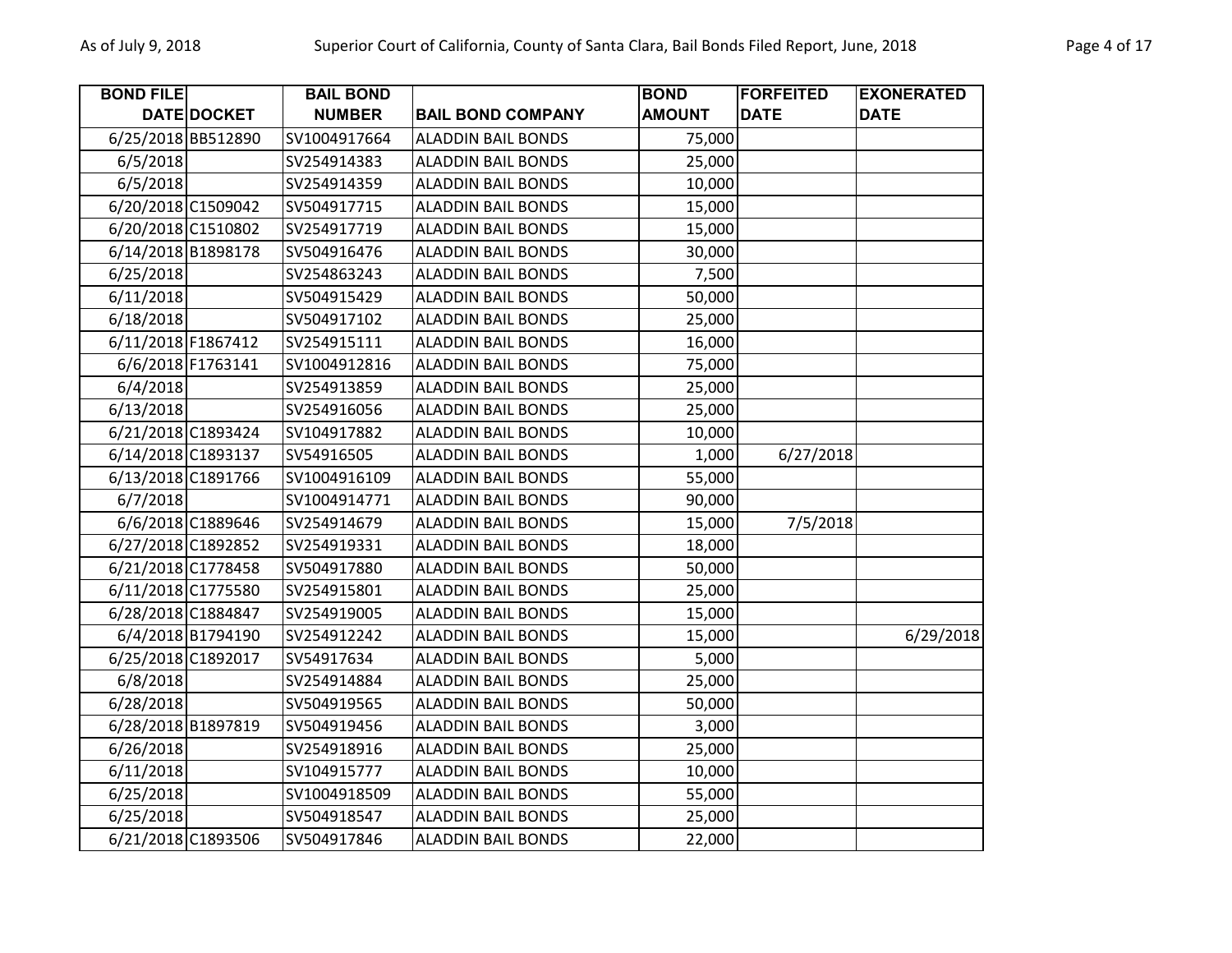| <b>BOND FILE</b>   |                   | <b>BAIL BOND</b> |                                | <b>BOND</b>   | <b>FORFEITED</b> | <b>EXONERATED</b> |
|--------------------|-------------------|------------------|--------------------------------|---------------|------------------|-------------------|
|                    | DATE DOCKET       | <b>NUMBER</b>    | <b>BAIL BOND COMPANY</b>       | <b>AMOUNT</b> | <b>DATE</b>      | <b>DATE</b>       |
|                    | 6/4/2018 C1892296 | SV254913833      | <b>ALADDIN BAIL BONDS</b>      | 25,000        |                  |                   |
| 6/1/2018           |                   | SV254913555      | <b>ALADDIN BAIL BONDS</b>      | 11,000        |                  |                   |
| 6/25/2018          |                   | SV504918847      | <b>ALADDIN BAIL BONDS</b>      | 40,000        |                  |                   |
|                    | 6/1/2018 C1889029 | SV54913052       | <b>ALADDIN BAIL BONDS</b>      | 1,000         |                  |                   |
|                    | 6/4/2018 C1890976 | SV254912351      | <b>ALADDIN BAIL BONDS</b>      | 15,000        |                  |                   |
| 6/15/2018          |                   | SV254916611      | <b>ALADDIN BAIL BONDS</b>      | 12,000        |                  |                   |
| 6/18/2018          |                   | SV254917074      | <b>ALADDIN BAIL BONDS</b>      | 10,000        |                  |                   |
|                    | 6/1/2018 FF929373 | SV504911267      | <b>ALADDIN BAIL BONDS</b>      | 27,500        | 6/22/2018        |                   |
| 6/20/2018 C1774976 |                   | SV254916247      | <b>ALADDIN BAIL BONDS</b>      | 25,000        |                  |                   |
| 6/11/2018 C1888324 |                   | SV254915332      | <b>ALADDIN BAIL BONDS</b>      | 15,000        | 6/11/2018        |                   |
| 6/5/2018           |                   | SV254914382      | <b>ALADDIN BAIL BONDS</b>      | 12,000        |                  |                   |
| 6/20/2018 C1893272 |                   | SV504917742      | <b>ALADDIN BAIL BONDS</b>      | 50,000        |                  |                   |
| 6/4/2018           |                   | SV104914141      | ALADDIN BAIL BONDS             | 10,000        |                  |                   |
|                    | 6/4/2018 C1771757 | SV254911505      | <b>ALADDIN BAIL BONDS</b>      | 15,000        | 6/28/2018        |                   |
| 6/19/2018          |                   | SV254917060      | <b>ALADDIN BAIL BONDS</b>      | 25,000        |                  |                   |
| 6/15/2018          |                   | SV504916571      | <b>ALADDIN BAIL BONDS</b>      | 26,000        |                  |                   |
| 6/22/2018 C1889531 |                   | SV504918096      | <b>ALADDIN BAIL BONDS</b>      | 30,000        |                  |                   |
| 6/25/2018 C1889483 |                   | SV504916866      | <b>ALADDIN BAIL BONDS</b>      | 25,000        |                  |                   |
| 6/4/2018           |                   | SV504913353      | <b>ALADDIN BAIL BONDS</b>      | 25,000        |                  |                   |
| 6/15/2018 C1885622 |                   | SV254916686      | <b>ALADDIN BAIL BONDS</b>      | 25,000        |                  |                   |
|                    | 6/4/2018 C1888130 | SV254914213      | <b>ALADDIN BAIL BONDS</b>      | 25,000        |                  |                   |
| 6/25/2018 C1768421 |                   | SV254917834      | <b>ALADDIN BAIL BONDS</b>      | 15,000        |                  |                   |
| 6/14/2018 C1754770 |                   | SV254915207      | <b>ALADDIN BAIL BONDS</b>      | 20,000        |                  |                   |
| 6/4/2018           |                   | SV54914248       | <b>ALADDIN BAIL BONDS</b>      | 5,000         |                  |                   |
| 6/4/2018           |                   | SV104914038      | <b>ALADDIN BAIL BONDS</b>      | 10,000        |                  |                   |
|                    | 6/7/2018 F1869454 | AS50205656       | <b>ALICE CORTEZ BAIL BONDS</b> | 20,000        |                  |                   |
| 6/25/2018 C1768177 |                   |                  | 5551942217 ALL CITY BAIL BONDS | 15,000        |                  |                   |
|                    | 6/4/2018 C1894155 |                  | 6.01615E+12 ALL PRO BAIL BONDS | 50,000        |                  |                   |
| 6/11/2018          |                   |                  | 6.01612E+12 ALL PRO BAIL BONDS | 25,000        |                  |                   |
|                    | 6/1/2018 C1775342 |                  | 6.01619E+12 ALL PRO BAIL BONDS | 25,000        |                  |                   |
| 6/28/2018 C1643843 |                   |                  | 6.01615E+12 ALL PRO BAIL BONDS | 15,000        |                  |                   |
| 6/28/2018 C1762278 |                   |                  | 6.01612E+12 ALL PRO BAIL BONDS | 12,000        |                  |                   |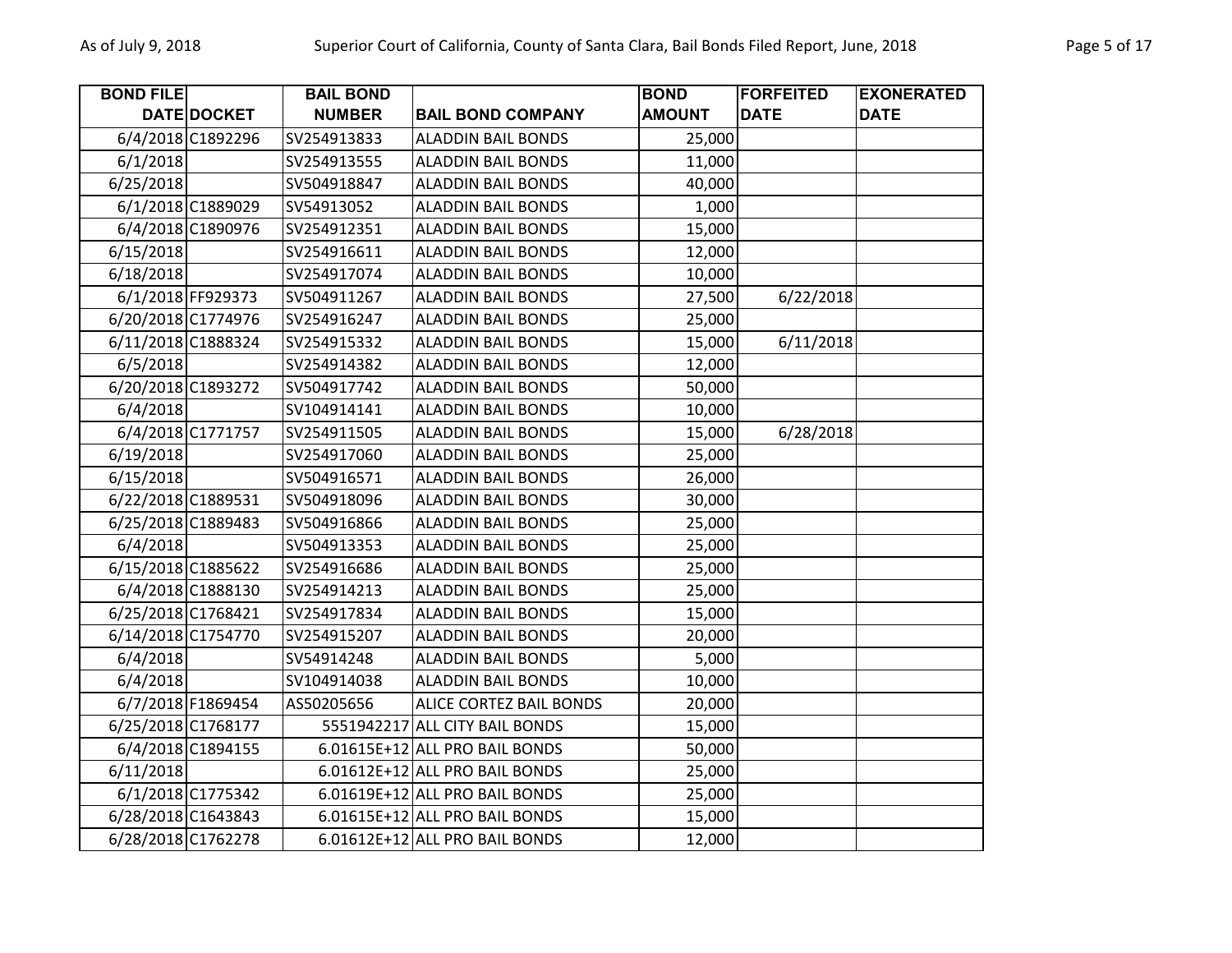| Page 6 |
|--------|
|        |

| <b>BOND FILE</b> |                    | <b>BAIL BOND</b> |                                | <b>BOND</b>   | <b>FORFEITED</b> | <b>EXONERATED</b> |
|------------------|--------------------|------------------|--------------------------------|---------------|------------------|-------------------|
|                  | DATE DOCKET        | <b>NUMBER</b>    | <b>BAIL BOND COMPANY</b>       | <b>AMOUNT</b> | <b>DATE</b>      | <b>DATE</b>       |
| 6/11/2018        |                    |                  | 6.01619E+12 ALL PRO BAIL BONDS | 15,000        |                  |                   |
| 6/7/2018         |                    |                  | 6.01617E+12 ALL PRO BAIL BONDS | 40,000        |                  |                   |
| 6/5/2018         |                    |                  | 6.01616E+12 ALL PRO BAIL BONDS | 10,000        |                  |                   |
| 6/12/2018        |                    |                  | 6.01618E+12 ALL PRO BAIL BONDS | 30,000        |                  |                   |
|                  | 6/4/2018 F1766568  |                  | 6.01613E+12 ALL PRO BAIL BONDS | 25,000        |                  |                   |
|                  | 6/13/2018 C1890202 |                  | 6.01614E+12 ALL PRO BAIL BONDS | 30,000        |                  |                   |
|                  | 6/11/2018 C1888675 |                  | 6.01613E+12 ALL PRO BAIL BONDS | 5,000         |                  |                   |
| 6/27/2018        |                    |                  | 6.01615E+12 ALL PRO BAIL BONDS | 11,000        |                  |                   |
|                  | 6/14/2018 B1898160 |                  | 5551986990 ALL PRO BAIL BONDS  | 50,000        |                  |                   |
|                  | 6/27/2018 C1893795 |                  | 6.01617E+12 ALL PRO BAIL BONDS | 55,000        |                  |                   |
|                  | 6/27/2018 C1756596 |                  | 6.01616E+12 ALL PRO BAIL BONDS | 5,000         |                  | 6/27/2018         |
|                  | 6/21/2018 F1869033 |                  | 6.01613E+12 ALL PRO BAIL BONDS | 25,000        |                  |                   |
|                  | 6/1/2018 C1765009  |                  | 6.01617E+12 ALL PRO BAIL BONDS | 45,000        |                  |                   |
| 6/11/2018        |                    |                  | 6.01613E+12 ALL PRO BAIL BONDS | 42,000        |                  |                   |
| 6/8/2018         |                    |                  | 6.01611E+12 ALL PRO BAIL BONDS | 10,000        |                  |                   |
|                  | 6/13/2018 B1794834 |                  | 6.01012E+12 ALL PRO BAIL BONDS | 15,000        |                  |                   |
| 6/11/2018        |                    |                  | 6.01616E+12 ALL PRO BAIL BONDS | 75,000        |                  |                   |
| 6/18/2018        |                    |                  | 6.01615E+12 ALL PRO BAIL BONDS | 18,000        |                  |                   |
|                  | 6/21/2018 F1766424 |                  | 6.01611E+12 ALL PRO BAIL BONDS | 80,000        |                  |                   |
| 6/18/2018        |                    |                  | 6.01618E+12 ALL PRO BAIL BONDS | 25,000        |                  |                   |
|                  | 6/12/2018 B1896258 |                  | 6.01618E+12 ALL PRO BAIL BONDS | 50,000        |                  |                   |
|                  | 6/18/2018 C1893524 |                  | 6.01613E+12 ALL PRO BAIL BONDS | 25,000        |                  |                   |
| 6/6/2018         |                    |                  | 6.01616E+12 ALL PRO BAIL BONDS | 51,000        |                  |                   |
|                  | 6/6/2018 C1881121  |                  | 6.01614E+12 ALL PRO BAIL BONDS | 5,000         |                  |                   |
|                  | 6/6/2018 C1884542  |                  | 6.01613E+12 ALL PRO BAIL BONDS | 100,000       |                  |                   |
|                  | 6/1/2018 C1892096  |                  | 6.01618E+11 ALL PRO BAIL BONDS | 20,000        |                  |                   |
| 6/4/2018         |                    |                  | 6.01614E+12 ALL PRO BAIL BONDS | 32,000        |                  |                   |
| 6/1/2018         |                    |                  | 6.01614E+12 ALL PRO BAIL BONDS | 10,000        |                  |                   |
| 6/15/2018        |                    |                  | 6.01616E+12 ALL PRO BAIL BONDS | 5,000         |                  |                   |
|                  | 6/25/2018 C1768178 |                  | 6.01612E+12 ALL PRO BAIL BONDS | 5,000         |                  |                   |
|                  | 6/25/2018 C1777811 |                  | 6.01616E+12 ALL PRO BAIL BONDS | 10,000        |                  |                   |
|                  | 6/25/2018 C1779865 |                  | 6.01612E+12 ALL PRO BAIL BONDS | 2,500         |                  |                   |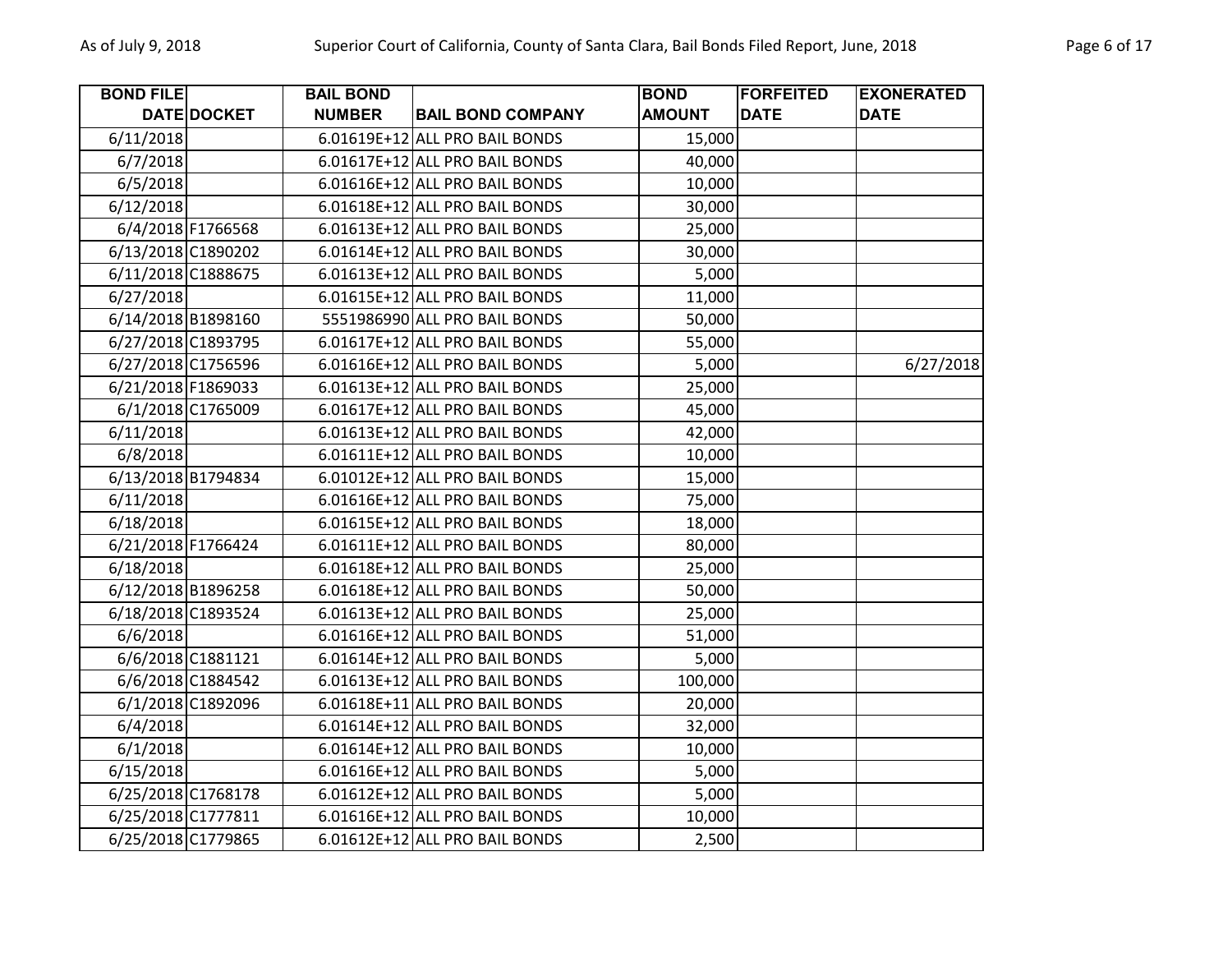| <b>BOND FILE</b>   |                   | <b>BAIL BOND</b> |                                | <b>BOND</b>   | <b>FORFEITED</b> | <b>EXONERATED</b> |
|--------------------|-------------------|------------------|--------------------------------|---------------|------------------|-------------------|
|                    | DATE DOCKET       | <b>NUMBER</b>    | <b>BAIL BOND COMPANY</b>       | <b>AMOUNT</b> | <b>DATE</b>      | <b>DATE</b>       |
| 6/27/2018 C1774588 |                   |                  | 6.01612E+12 ALL PRO BAIL BONDS | 40,000        |                  |                   |
|                    | 6/4/2018 C1886890 |                  | 6.01014E+12 ALL PRO BAIL BONDS | 15,000        |                  |                   |
| 6/14/2018 C1764838 |                   |                  | 6.01614E+12 ALL PRO BAIL BONDS | 40,000        |                  |                   |
| 6/14/2018 C1778053 |                   |                  | 6.01611E+12 ALL PRO BAIL BONDS | 2,000         |                  |                   |
| 6/18/2018          |                   |                  | 6.01615E+12 ALL PRO BAIL BONDS | 11,000        |                  |                   |
| 6/25/2018 F1868450 |                   |                  | 6.01618E+12 ALL PRO BAIL BONDS | 25,000        |                  |                   |
| 6/28/2018 B1897901 |                   |                  | 6.01617E+12 ALL PRO BAIL BONDS | 10,000        |                  |                   |
| 6/19/2018          |                   |                  | 6.01617E+12 ALL PRO BAIL BONDS | 25,000        |                  |                   |
| 6/11/2018          |                   |                  | 6.01614E+12 ALL PRO BAIL BONDS | 10,000        |                  |                   |
| 6/13/2018          |                   |                  | 6.01617E+12 ALL PRO BAIL BONDS | 11,000        |                  |                   |
| 6/25/2018 C1890004 |                   |                  | 6.01613E+12 ALL PRO BAIL BONDS | 25,000        |                  |                   |
|                    | 6/6/2018 F1868986 |                  | 6.01617E+12 ALL PRO BAIL BONDS | 11,000        |                  |                   |
| 6/25/2018          |                   |                  | 6.01612E+12 ALL PRO BAIL BONDS | 10,000        |                  |                   |
| 6/25/2018          |                   |                  | 6.01611E+12 ALL PRO BAIL BONDS | 25,000        |                  |                   |
| 6/4/2018           |                   |                  | 6.01612E+12 ALL PRO BAIL BONDS | 45,000        |                  |                   |
|                    | 6/6/2018 C1640494 |                  | 6.01616E+12 ALL PRO BAIL BONDS | 75,000        |                  |                   |
|                    | 6/4/2018 F1868897 |                  | 6.01615E+12 ALL PRO BAIL BONDS | 25,000        |                  |                   |
|                    | 6/4/2018 F1868724 |                  | 6.01614E+12 ALL PRO BAIL BONDS | 10,000        |                  |                   |
| 6/28/2018          |                   |                  | 6.01612E+12 ALL PRO BAIL BONDS | 10,000        |                  |                   |
|                    | 6/5/2018 C1773239 |                  | 6.01616E+12 ALL PRO BAIL BONDS | 1,000         |                  |                   |
|                    | 6/6/2018 F1868201 |                  | 6.01617E+12 ALL PRO BAIL BONDS | 10,000        |                  |                   |
|                    | 6/5/2018 C1771702 |                  | 6.01616E+12 ALL PRO BAIL BONDS | 1,000         |                  |                   |
| 6/25/2018 C1772271 |                   |                  | 6.01512E+12 ALL PRO BAIL BONDS | 100,000       |                  |                   |
| 6/25/2018          |                   |                  | 6.01613E+12 ALL PRO BAIL BONDS | 200,000       |                  |                   |
| 6/22/2018 C1756688 |                   |                  | 6.01614E+12 ALL PRO BAIL BONDS | 10,000        |                  |                   |
| 6/22/2018 C1778072 |                   |                  | 6.01612E+12 ALL PRO BAIL BONDS | 35,000        |                  |                   |
| 6/20/2018          |                   |                  | 6.01617E+12 ALL PRO BAIL BONDS | 16,000        |                  |                   |
|                    | 6/1/2018 C1889047 |                  | 6.01618E+12 ALL PRO BAIL BONDS | 15,000        |                  |                   |
| 6/15/2018 F1869167 |                   |                  | 6.01614E+12 ALL PRO BAIL BONDS | 10,000        |                  |                   |
| 6/18/2018          |                   |                  | 6.01615E+12 ALL PRO BAIL BONDS | 25,000        |                  |                   |
| 6/27/2018 C1646123 |                   |                  | 6.01617E+12 ALL PRO BAIL BONDS | 6,000         | 6/29/2018        |                   |
| 6/27/2018 C1758357 |                   |                  | 6.01612E+12 ALL PRO BAIL BONDS | 4,000         | 6/29/2018        |                   |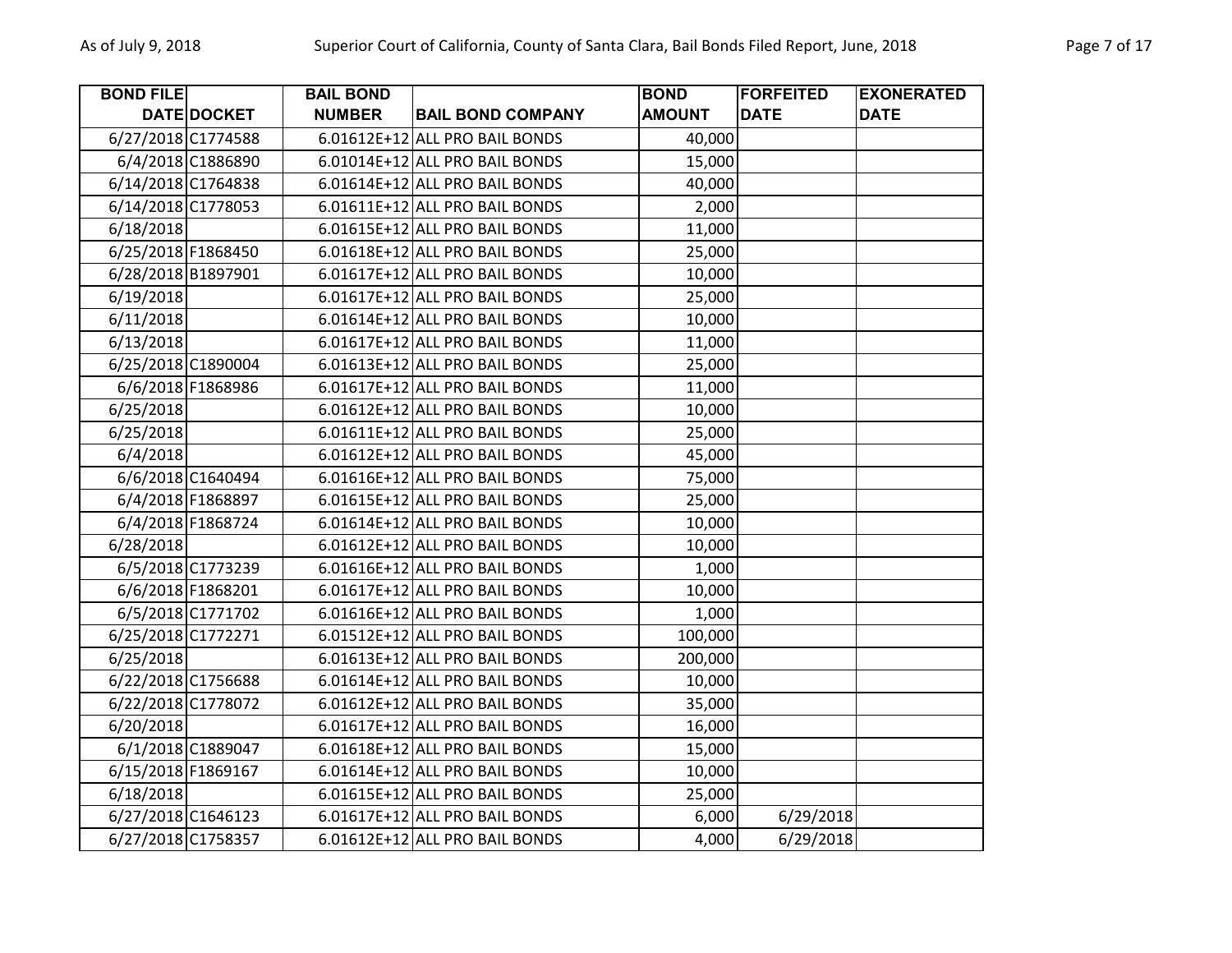| <b>BOND FILE</b>   |                    | <b>BAIL BOND</b> |                                | <b>BOND</b>   | <b>FORFEITED</b> | <b>EXONERATED</b> |
|--------------------|--------------------|------------------|--------------------------------|---------------|------------------|-------------------|
|                    | DATE DOCKET        | <b>NUMBER</b>    | <b>BAIL BOND COMPANY</b>       | <b>AMOUNT</b> | <b>DATE</b>      | <b>DATE</b>       |
| 6/27/2018 C1769282 |                    |                  | 6.01615E+12 ALL PRO BAIL BONDS | 5,000         | 6/29/2018        |                   |
| 6/4/2018           |                    |                  | 6.01613E+12 ALL PRO BAIL BONDS | 25,000        |                  |                   |
| 6/20/2018          |                    |                  | 6.01613E+12 ALL PRO BAIL BONDS | 5,000         |                  |                   |
| 6/25/2018          |                    |                  | 6.01617E+12 ALL PRO BAIL BONDS | 11,000        |                  |                   |
|                    | 6/14/2018 B1582272 |                  | 6.00615E+12 ALL PRO BAIL BONDS | 20,000        |                  |                   |
| 6/1/2018           |                    |                  | 6.01614E+12 ALL PRO BAIL BONDS | 25,000        |                  |                   |
| 6/25/2018 C1889452 |                    |                  | 6.00615E+12 ALL PRO BAIL BONDS | 50,000        |                  |                   |
|                    | 6/7/2018 C1883156  |                  | 6.01617E+12 ALL PRO BAIL BONDS | 8,000         |                  |                   |
|                    | 6/7/2018 C1884149  |                  | 6.01617E+12 ALL PRO BAIL BONDS | 15,000        |                  |                   |
|                    | 6/7/2018 C1885659  |                  | 6.01611E+12 ALL PRO BAIL BONDS | 5,000         |                  |                   |
|                    | 6/7/2018 C1888785  |                  | 6.01619E+12 ALL PRO BAIL BONDS | 2,000         |                  |                   |
|                    | 6/7/2018 C1889783  |                  | 6.01619E+12 ALL PRO BAIL BONDS | 5,000         |                  |                   |
|                    | 6/7/2018 F1663036  |                  | 6.01613E+12 ALL PRO BAIL BONDS | 25,000        |                  |                   |
|                    | 6/7/2018 F1869058  |                  | 6.01618E+12 ALL PRO BAIL BONDS | 2,500         |                  |                   |
| 6/6/2018           |                    |                  | 6.01617E+12 ALL PRO BAIL BONDS | 10,000        |                  |                   |
| 6/11/2018          |                    |                  | 6.01618E+12 ALL PRO BAIL BONDS | 10,000        |                  |                   |
| 6/6/2018           |                    |                  | 6.01617E+12 ALL PRO BAIL BONDS | 20,000        |                  |                   |
|                    | 6/27/2018 C1764537 |                  | 6.01615E+12 ALL PRO BAIL BONDS | 20,000        |                  |                   |
| 6/26/2018          |                    |                  | 6.01616E+12 ALL PRO BAIL BONDS | 178,000       |                  |                   |
| 6/25/2018          |                    |                  | 6.01614E+12 ALL PRO BAIL BONDS | 101,000       |                  |                   |
| 6/19/2018          |                    |                  | 6.01616E+12 ALL PRO BAIL BONDS | 36,000        |                  |                   |
| 6/25/2018 C1778259 |                    |                  | 6.01611E+12 ALL PRO BAIL BONDS | 15,000        | 6/25/2018        |                   |
| 6/6/2018           |                    |                  | 6.01617E+12 ALL PRO BAIL BONDS | 25,000        |                  |                   |
|                    | 6/15/2018 C1893232 |                  | 6.01617E+12 ALL PRO BAIL BONDS | 60,000        |                  |                   |
|                    | 6/4/2018 C1883780  |                  | 6.01614E+12 ALL PRO BAIL BONDS | 15,000        |                  |                   |
| 6/13/2018          |                    |                  | 6.01616E+12 ALL PRO BAIL BONDS | 25,000        |                  |                   |
| 6/18/2018          |                    |                  | 6.01616E+11 ALL PRO BAIL BONDS | 45,000        |                  |                   |
|                    | 6/15/2018 C1632159 |                  | 6.01618E+12 ALL PRO BAIL BONDS | 25,000        |                  |                   |
|                    | 6/19/2018 B1898160 |                  | 5551967047 ALL PRO BAIL BONDS  | 35,000        |                  |                   |
| 6/11/2018          |                    |                  | 6.01618E+12 ALL PRO BAIL BONDS | 5,000         |                  |                   |
|                    | 6/20/2018 C1893654 |                  | 6.01612E+12 ALL PRO BAIL BONDS | 7,000         |                  |                   |
| 6/13/2018          |                    |                  | 6.01617E+12 ALL PRO BAIL BONDS | 15,000        |                  |                   |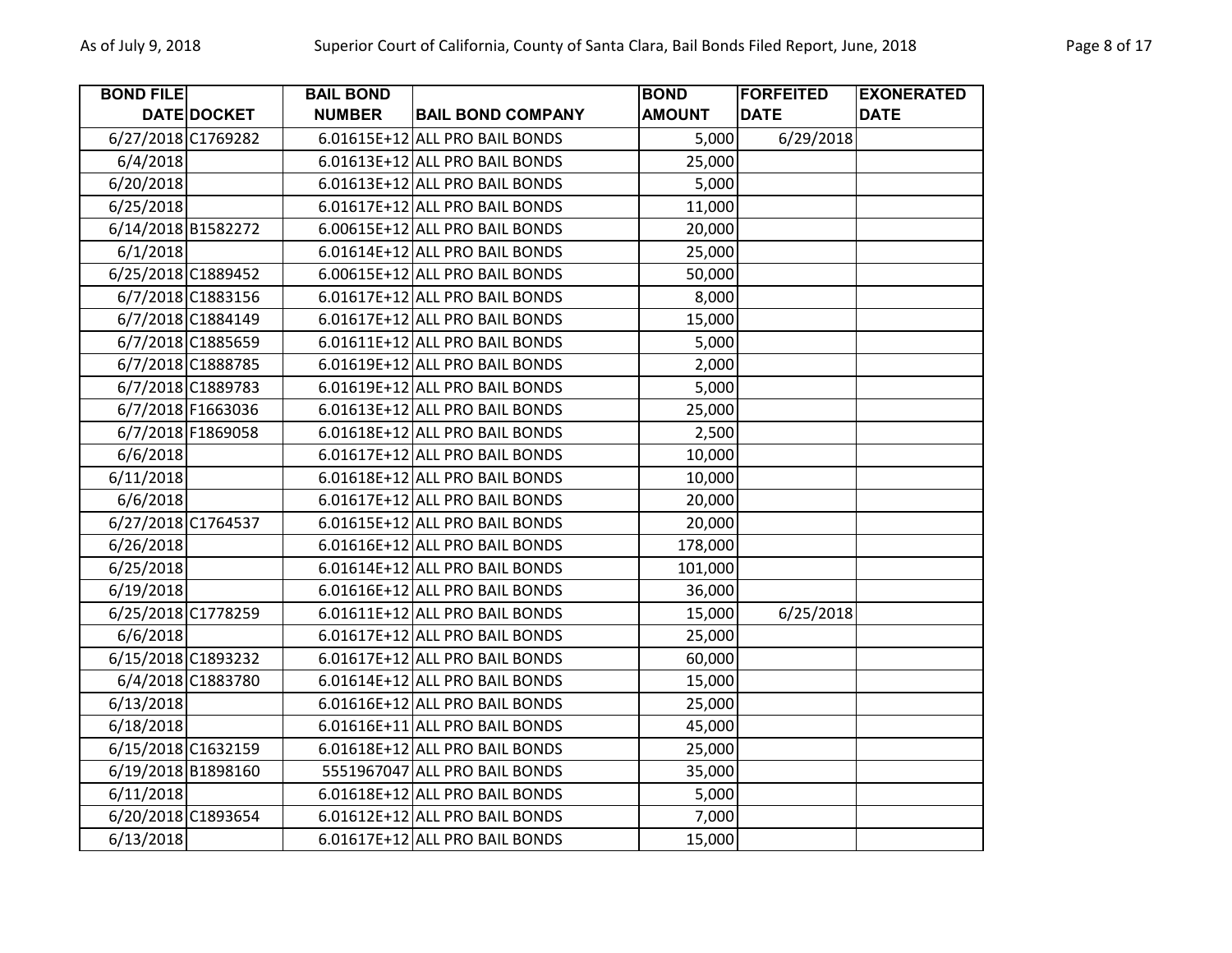| <b>BOND FILE</b>   |                   | <b>BAIL BOND</b> |                                       | <b>BOND</b>   | <b>FORFEITED</b> | <b>EXONERATED</b> |
|--------------------|-------------------|------------------|---------------------------------------|---------------|------------------|-------------------|
|                    | DATE DOCKET       | <b>NUMBER</b>    | <b>BAIL BOND COMPANY</b>              | <b>AMOUNT</b> | <b>DATE</b>      | <b>DATE</b>       |
| 6/19/2018          |                   |                  | 6.01617E+12 ALL PRO BAIL BONDS        | 10,000        |                  |                   |
| 6/14/2018          |                   |                  | 6.01012E+12 ALL PRO BAIL BONDS        | 12,000        |                  |                   |
| 6/19/2018 B1897520 |                   |                  | 6.01613E+12 ALL PRO BAIL BONDS        | 20,000        |                  |                   |
|                    | 6/4/2018 C1765038 |                  | 6.01612E+12 ALL PRO BAIL BONDS        | 15,000        |                  |                   |
|                    | 6/4/2018 C1780001 |                  | 6.01618E+12 ALL PRO BAIL BONDS        | 15,000        |                  |                   |
|                    | 6/7/2018 C1776792 |                  | 6.01618E+12 ALL PRO BAIL BONDS        | 3,000         |                  |                   |
|                    | 6/7/2018 C1885393 |                  | 6.01617E+12 ALL PRO BAIL BONDS        | 1,000         |                  |                   |
| 6/26/2018 C1776657 |                   |                  | 6.00913E+12 ALL PRO BAIL BONDS        | 50,000        |                  |                   |
| 6/25/2018          |                   |                  | 6.01613E+12 ALL PRO BAIL BONDS        | 86,000        |                  |                   |
| 6/11/2018 C1491853 |                   |                  | 6.01615E+12 ALL PRO BAIL BONDS        | 15,000        |                  |                   |
| 6/20/2018 F1868865 |                   |                  | 6.01612E+12 ALL PRO BAIL BONDS        | 15,000        |                  |                   |
| 6/20/2018 F1869059 |                   |                  | 6.01618E+12 ALL PRO BAIL BONDS        | 25,000        |                  |                   |
| 6/26/2018          |                   |                  | 6.01616E+12 ALL PRO BAIL BONDS        | 25,000        |                  |                   |
| 6/28/2018 F1869255 |                   |                  | 6.01616E+12 ALL PRO BAIL BONDS        | 20,000        |                  |                   |
| 6/11/2018 B1896864 |                   |                  | 6.01616E+12 ALL PRO BAIL BONDS        | 27,000        |                  |                   |
| 6/12/2018          |                   |                  | 6.01614E+12 ALL PRO BAIL BONDS        | 100,000       |                  |                   |
| 6/22/2018          |                   |                  | 5273212838 ALL PRO BAIL BONDS         | 25,000        |                  |                   |
|                    | 6/6/2018 B1791123 |                  | 5551999518 ALL PRO BAIL BONDS         | 20,000        |                  |                   |
| 6/13/2018          |                   | IS30K215997      | <b>AMIGO BAIL BONDS</b>               | 10,000        |                  |                   |
| 6/13/2018          |                   | IS250K15612      | <b>AMIGO BAIL BONDS</b>               | 112,000       |                  |                   |
| 6/25/2018 C1891693 |                   | IS30K215998      | <b>AMIGO BAIL BONDS</b>               | 10,000        |                  |                   |
| 6/12/2018          |                   |                  | 5551948110 ANGEL LOPEZ BAIL BONDS     | 30,000        |                  |                   |
| 6/11/2018 C1763986 |                   |                  | 5273236504 ANTHONY BETONIO BAIL BONDS | 25,000        |                  |                   |
| 6/11/2018 C1514808 |                   |                  | 5551962927 ATLANTIS BAIL BONDS        | 50,000        |                  |                   |
|                    | 6/4/2018 F1869266 | T5050681995      | <b>BAD BOYS BAIL BONDS</b>            | 25,000        |                  |                   |
| 6/4/2018           |                   | T2550682458      | <b>BAD BOYS BAIL BONDS</b>            | 25,000        |                  |                   |
| 6/25/2018          |                   | T5050684937      | <b>BAD BOYS BAIL BONDS</b>            | 15,000        |                  |                   |
| 6/25/2018          |                   | T7550683234      | <b>BAD BOYS BAIL BONDS</b>            | 60,000        |                  |                   |
| 6/11/2018          |                   | T1050683669      | <b>BAD BOYS BAIL BONDS</b>            | 10,000        |                  |                   |
| 6/18/2018          |                   | T10050682017     | <b>BAD BOYS BAIL BONDS</b>            | 100,000       |                  |                   |
| 6/25/2018 C1892140 |                   | T2550683201      | <b>BAD BOYS BAIL BONDS</b>            | 20,000        |                  |                   |
| 6/25/2018          |                   | T550685418       | <b>BAD BOYS BAIL BONDS</b>            | 5,000         |                  |                   |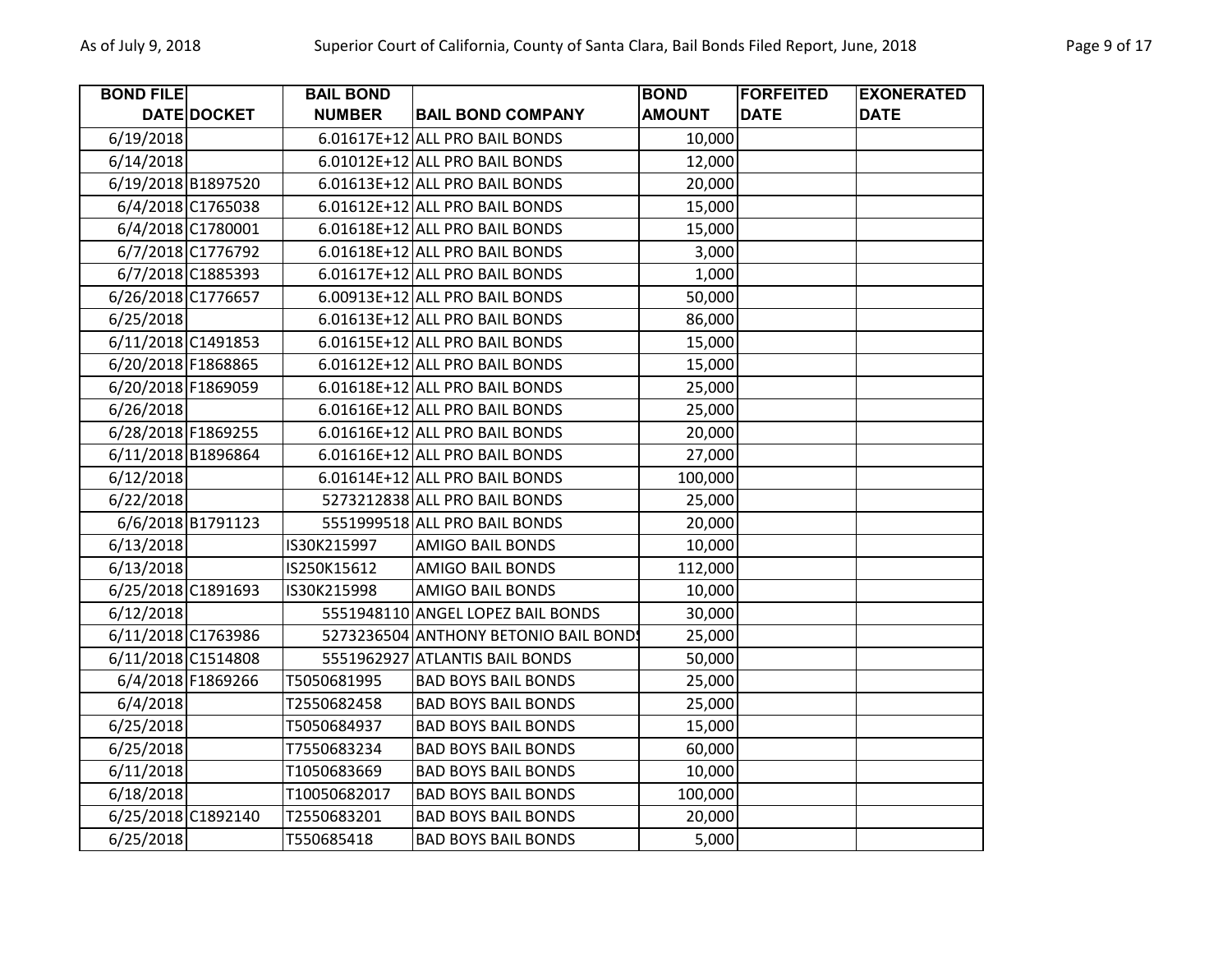| <b>BOND FILE</b>   |                    | <b>BAIL BOND</b>    |                            | <b>BOND</b>   | <b>FORFEITED</b> | <b>EXONERATED</b> |
|--------------------|--------------------|---------------------|----------------------------|---------------|------------------|-------------------|
|                    | DATE DOCKET        | <b>NUMBER</b>       | <b>BAIL BOND COMPANY</b>   | <b>AMOUNT</b> | <b>DATE</b>      | <b>DATE</b>       |
| 6/25/2018 B1795565 |                    | T2550686446         | <b>BAD BOYS BAIL BONDS</b> | 20,000        | 6/28/2018        |                   |
| 6/25/2018 C1888683 |                    | T1050683668         | <b>BAD BOYS BAIL BONDS</b> | 10,000        |                  |                   |
| 6/25/2018 C1891600 |                    | T1050684910         | <b>BAD BOYS BAIL BONDS</b> | 10,000        |                  |                   |
|                    | 6/4/2018 C1888854  | T5050678634         | <b>BAD BOYS BAIL BONDS</b> | 50,000        |                  |                   |
| 6/11/2018 C1890918 |                    | T2550683209         | <b>BAD BOYS BAIL BONDS</b> | 20,000        |                  |                   |
| 6/22/2018 F1767195 |                    | T2550681970         | <b>BAD BOYS BAIL BONDS</b> | 25,000        |                  |                   |
| 6/22/2018 F1868443 |                    | T1050681952         | <b>BAD BOYS BAIL BONDS</b> | 10,000        |                  |                   |
| 6/4/2018           |                    | T5050678903         | <b>BAD BOYS BAIL BONDS</b> | 16,000        |                  |                   |
| 6/13/2018          |                    | T5050684393         | <b>BAD BOYS BAIL BONDS</b> | 35,000        |                  |                   |
| 6/7/2018           |                    | T2550683673         | <b>BAD BOYS BAIL BONDS</b> | 25,000        |                  |                   |
|                    | 6/6/2018 B1794915  | T2550675675         | <b>BAD BOYS BAIL BONDS</b> | 20,000        |                  |                   |
| 6/20/2018          |                    | T1050678575         | <b>BAD BOYS BAIL BONDS</b> | 10,000        |                  |                   |
| 6/11/2018          |                    | T5050683223         | <b>BAD BOYS BAIL BONDS</b> | 30,000        |                  |                   |
| 6/18/2018 B1793670 |                    | T1050678580         | <b>BAD BOYS BAIL BONDS</b> | 10,000        |                  |                   |
| 6/22/2018 C1888076 |                    | T5050683699         | <b>BAD BOYS BAIL BONDS</b> | 50,000        |                  |                   |
| 6/7/2018           |                    | T2550683672         | <b>BAD BOYS BAIL BONDS</b> | 25,000        |                  |                   |
| 6/11/2018 C1774477 |                    | T2550683494         | <b>BAD BOYS BAIL BONDS</b> | 15,000        |                  |                   |
| 6/18/2018 C1890454 |                    | T550684375          | <b>BAD BOYS BAIL BONDS</b> | 5,000         |                  |                   |
| 6/19/2018          |                    | T1050678574         | <b>BAD BOYS BAIL BONDS</b> | 10,000        |                  |                   |
| 6/19/2018 B1897192 |                    | T2550684391         | <b>BAD BOYS BAIL BONDS</b> | 15,000        |                  |                   |
| 6/4/2018           |                    | T2550682459         | <b>BAD BOYS BAIL BONDS</b> | 25,000        |                  |                   |
| 6/25/2018          |                    | T5050684938         | <b>BAD BOYS BAIL BONDS</b> | 30,000        |                  |                   |
| 6/25/2018          |                    | T5050684939         | <b>BAD BOYS BAIL BONDS</b> | 50,000        |                  |                   |
| 6/13/2018 C1892868 |                    | T5050683220         | <b>BAD BOYS BAIL BONDS</b> | 50,000        |                  |                   |
| 6/4/2018           |                    | T5050678633         | <b>BAD BOYS BAIL BONDS</b> | 25,000        |                  |                   |
| 6/18/2018          |                    | T2550681967         | <b>BAD BOYS BAIL BONDS</b> | 10,000        |                  |                   |
|                    | 6/22/2018 CC504206 | T2550668414         | <b>BAD BOYS BAIL BONDS</b> | 15,000        |                  |                   |
| 6/22/2018          |                    | 216710 T10050685486 | <b>BAD BOYS BAIL BONDS</b> | 85,000        |                  |                   |
| 6/14/2018          |                    | T5050684392         | <b>BAD BOYS BAIL BONDS</b> | 35,000        |                  |                   |
|                    | 6/11/2018 C1367300 | T2550683208         | <b>BAD BOYS BAIL BONDS</b> | 10,000        |                  |                   |
| 6/19/2018          |                    | T5050683700         | <b>BAD BOYS BAIL BONDS</b> | 26,000        |                  |                   |
| 6/4/2018           |                    | T550676891          | <b>BAD BOYS BAIL BONDS</b> | 5,000         |                  |                   |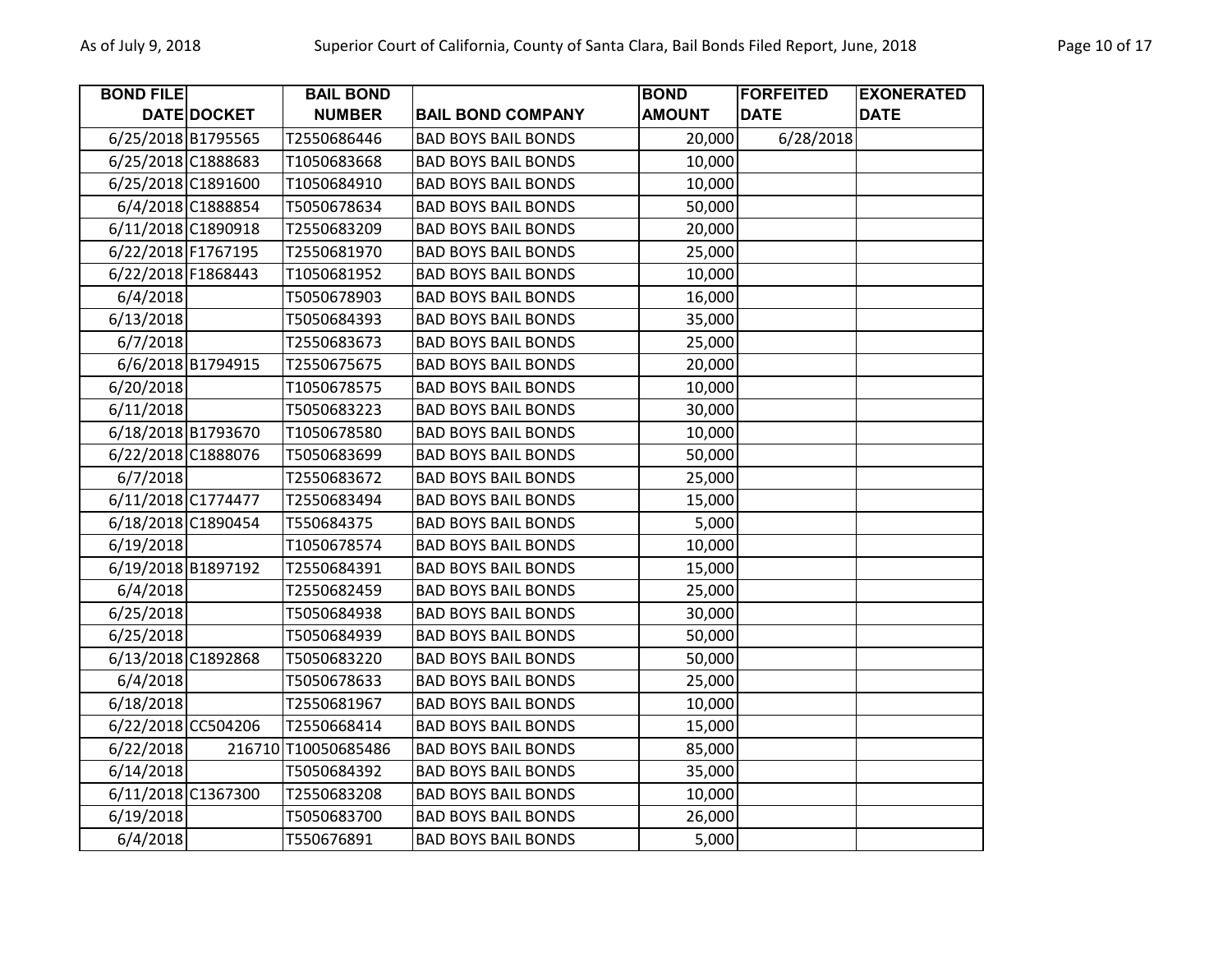| <b>BOND FILE</b>   |                    | <b>BAIL BOND</b> |                                    | <b>BOND</b>   | <b>FORFEITED</b> | <b>EXONERATED</b> |
|--------------------|--------------------|------------------|------------------------------------|---------------|------------------|-------------------|
|                    | DATE DOCKET        | <b>NUMBER</b>    | <b>BAIL BOND COMPANY</b>           | <b>AMOUNT</b> | <b>DATE</b>      | <b>DATE</b>       |
| 6/25/2018 B1897972 |                    | T2550683204      | <b>BAD BOYS BAIL BONDS</b>         | 25,000        |                  |                   |
| 6/6/2018           |                    | T5050679087      | <b>BAD BOYS BAIL BONDS</b>         | 26,000        |                  |                   |
| 6/22/2018 C1081730 |                    | T2550684915      | <b>BAD BOYS BAIL BONDS</b>         | 15,000        |                  |                   |
|                    | 6/19/2018 B1898140 | T20050684949     | <b>BAD BOYS BAIL BONDS</b>         | 92,000        |                  |                   |
|                    | 6/5/2018 C1771151  | T10050682489     | <b>BAD BOYS BAIL BONDS</b>         | 60,000        |                  |                   |
| 6/20/2018          |                    | T2550684914      | <b>BAD BOYS BAIL BONDS</b>         | 25,000        |                  |                   |
| 6/25/2018 C1891633 |                    | T1050679069      | <b>BAD BOYS BAIL BONDS</b>         | 10,000        |                  |                   |
| 6/25/2018 C1891631 |                    | T1050678576      | <b>BAD BOYS BAIL BONDS</b>         | 10,000        |                  |                   |
| 6/22/2018 B1795162 |                    | T5050684940      | <b>BAD BOYS BAIL BONDS</b>         | 45,000        |                  |                   |
| 6/25/2018          |                    | T1050683476      | <b>BAD BOYS BAIL BONDS</b>         | 10,000        |                  |                   |
| 6/25/2018          |                    | T2550686444      | <b>BAD BOYS BAIL BONDS</b>         | 25,000        |                  |                   |
| 6/14/2018 C1634033 |                    | T5050682084      | <b>BAD BOYS BAIL BONDS</b>         | 50,000        |                  |                   |
|                    | 6/1/2018 C1892203  | T550675656       | <b>BAD BOYS BAIL BONDS</b>         | 1,000         |                  |                   |
|                    | 6/4/2018 C1892596  | T5050679086      | <b>BAD BOYS BAIL BONDS</b>         | 50,000        |                  |                   |
|                    | 6/25/2018 C1890237 | T1050681953      | <b>BAD BOYS BAIL BONDS</b>         | 10,000        |                  |                   |
| 6/11/2018 C1888299 |                    | T550677410       | <b>BAD BOYS BAIL BONDS</b>         | 5,000         |                  |                   |
| 6/25/2018          |                    | T50050677651     | <b>BAD BOYS BAIL BONDS</b>         | 125,000       |                  |                   |
| 6/25/2018          |                    | T2550686445      | <b>BAD BOYS BAIL BONDS</b>         | 25,000        |                  |                   |
| 6/11/2018          |                    | T5050683221      | <b>BAD BOYS BAIL BONDS</b>         | 25,000        |                  |                   |
| 6/11/2018 C1769585 |                    | T1050677607      | <b>BAD BOYS BAIL BONDS</b>         | 5,000         |                  |                   |
| 6/11/2018 C1888854 |                    | T5050682473      | <b>BAD BOYS BAIL BONDS</b>         | 50,000        |                  |                   |
| 6/11/2018 C1888854 |                    | T5050682474      | <b>BAD BOYS BAIL BONDS</b>         | 50,000        |                  |                   |
| 6/18/2018 C1890699 |                    | T5050685473      | <b>BAD BOYS BAIL BONDS</b>         | 40,000        |                  |                   |
|                    | 6/4/2018 C1885347  | T1050678573      | <b>BAD BOYS BAIL BONDS</b>         | 10,000        |                  |                   |
| 6/13/2018 F1868861 |                    |                  | 5273213905 BAIL HOTLINE BAIL BONDS | 25,000        |                  |                   |
| 6/18/2018 C1764088 |                    |                  | 5273213950 BAIL HOTLINE BAIL BONDS | 15,000        | 6/18/2018        |                   |
| 6/18/2018 C1892234 |                    |                  | 5273213989 BAIL HOTLINE BAIL BONDS | 20,000        |                  |                   |
|                    | 6/4/2018 C1889475  | FCS101882972     | <b>BAIL HOTLINE BAIL BONDS</b>     | 6,000         |                  |                   |
|                    | 6/4/2018 C1892286  | FCS101886105     | <b>BAIL HOTLINE BAIL BONDS</b>     | 1,000         |                  |                   |
|                    | 6/18/2018 C1653870 | FCS1001886452    | <b>BAIL HOTLINE BAIL BONDS</b>     | 75,000        |                  |                   |
| 6/15/2018 C1891355 |                    |                  | 5552002196 BAIL HOTLINE BAIL BONDS | 30,000        | 6/22/2018        |                   |
| 6/5/2018           |                    | FCS1001884333    | <b>BAIL HOTLINE BAIL BONDS</b>     | 25,000        |                  |                   |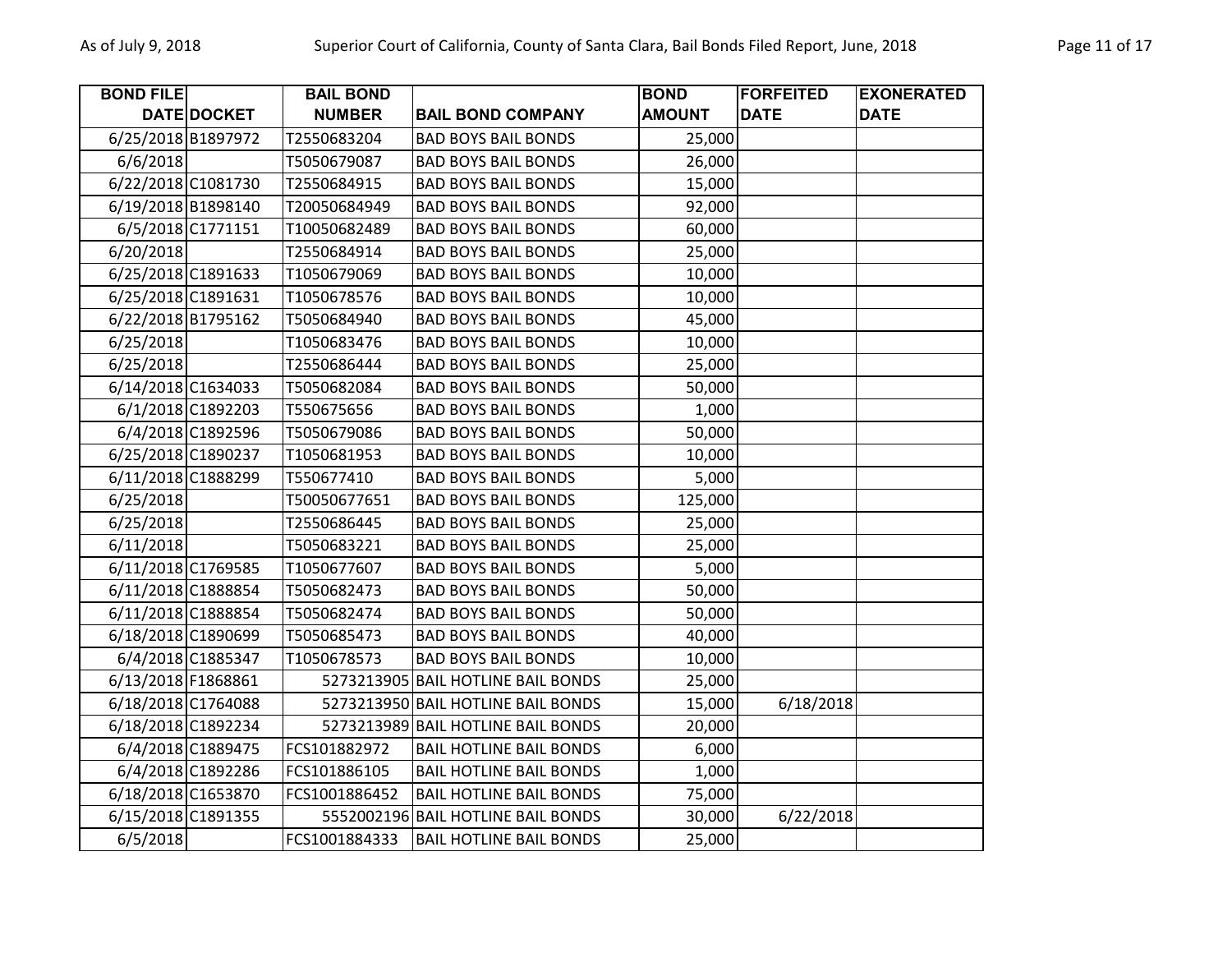| <b>BOND FILE</b>   |                    | <b>BAIL BOND</b> |                                    | <b>BOND</b>   | <b>FORFEITED</b> | <b>EXONERATED</b> |
|--------------------|--------------------|------------------|------------------------------------|---------------|------------------|-------------------|
|                    | <b>DATE DOCKET</b> | <b>NUMBER</b>    | <b>BAIL BOND COMPANY</b>           | <b>AMOUNT</b> | <b>DATE</b>      | <b>DATE</b>       |
| 6/6/2018           |                    | FCS501886320     | <b>BAIL HOTLINE BAIL BONDS</b>     | 30,000        |                  |                   |
| 6/12/2018 F1869091 |                    | FCS501886319     | <b>BAIL HOTLINE BAIL BONDS</b>     | 50,000        |                  |                   |
| 6/15/2018 F1868195 |                    |                  | 5105774015 BAIL HOTLINE BAIL BONDS | 70,000        |                  |                   |
|                    | 6/21/2018 C1892102 |                  | 5552002183 BAIL HOTLINE BAIL BONDS | 30,000        |                  |                   |
| 6/18/2018          |                    |                  | 5113908219 BAIL HOTLINE BAIL BONDS | 10,000        |                  |                   |
| 6/18/2018          |                    |                  | 5273213963 BAIL HOTLINE BAIL BONDS | 25,000        |                  |                   |
| 6/14/2018          |                    |                  | 5273213921 BAIL HOTLINE BAIL BONDS | 25,000        |                  |                   |
| 6/26/2018          |                    |                  | 5105772420 BAIL HOTLINE BAIL BONDS | 60,000        |                  |                   |
|                    | 6/21/2018 C1888074 |                  | 5552002167 BAIL HOTLINE BAIL BONDS | 30,000        |                  |                   |
|                    | 6/21/2018 C1889348 |                  | 5273220000 BAIL HOTLINE BAIL BONDS | 25,000        |                  |                   |
|                    | 6/25/2018 C1881020 |                  | 5273219936 BAIL HOTLINE BAIL BONDS | 15,000        |                  |                   |
| 6/25/2018 F1766981 |                    |                  | 5552002208 BAIL HOTLINE BAIL BONDS | 16,000        |                  |                   |
|                    | 6/4/2018 C1646054  | FCS251864518     | <b>BAIL HOTLINE BAIL BONDS</b>     | 25,000        |                  |                   |
|                    | 6/4/2018 C1892451  | FCS101886113     | <b>BAIL HOTLINE BAIL BONDS</b>     | 5,000         |                  |                   |
| 6/11/2018 F1767195 |                    | FCS251864523     | <b>BAIL HOTLINE BAIL BONDS</b>     | 25,000        | 6/14/2018        |                   |
| 6/11/2018 F1868443 |                    | FCS101885973     | <b>BAIL HOTLINE BAIL BONDS</b>     | 10,000        | 6/14/2018        |                   |
| 6/14/2018 C1892631 |                    | 5250141537       | <b>BAIL HOTLINE BAIL BONDS</b>     | 160,000       |                  |                   |
| 6/18/2018 C1889037 |                    | FCS1001883468    | <b>BAIL HOTLINE BAIL BONDS</b>     | 25,000        |                  |                   |
| 6/25/2018          |                    |                  | 5552003784 BAIL HOTLINE BAIL BONDS | 45,000        |                  |                   |
| 6/11/2018          |                    | FCS251864479     | <b>BAIL HOTLINE BAIL BONDS</b>     | 15,000        |                  |                   |
|                    | 6/27/2018 C1884165 |                  | 5250140796 BAIL HOTLINE BAIL BONDS | 150,000       |                  |                   |
| 6/19/2018          |                    |                  | 5113914656 BAIL HOTLINE BAIL BONDS | 10,000        |                  |                   |
| 6/4/2018           |                    | FCS501886322     | <b>BAIL HOTLINE BAIL BONDS</b>     | 41,000        |                  |                   |
|                    | 6/4/2018 C1891881  | FCS251864520     | <b>BAIL HOTLINE BAIL BONDS</b>     | 25,000        |                  |                   |
|                    | 6/4/2018 F1557920  | FCS101886109     | <b>BAIL HOTLINE BAIL BONDS</b>     | 10,000        |                  |                   |
|                    | 6/4/2018 C1776754  | FCS101886110     | <b>BAIL HOTLINE BAIL BONDS</b>     | 5,000         | 6/13/2018        |                   |
|                    | 6/13/2018 C1764070 | FCS251881782     | <b>BAIL HOTLINE BAIL BONDS</b>     | 15,000        |                  |                   |
|                    | 6/18/2018 C1884862 |                  | 5113908222 BAIL HOTLINE BAIL BONDS | 3,000         |                  |                   |
|                    | 6/25/2018 B1897069 |                  | 5113912061 BAIL HOTLINE BAIL BONDS | 10,000        |                  |                   |
|                    | 6/25/2018 C1888035 |                  | 5273219923 BAIL HOTLINE BAIL BONDS | 25,000        |                  |                   |
| 6/13/2018          |                    |                  | 5273213918 BAIL HOTLINE BAIL BONDS | 17,000        |                  |                   |
| 6/28/2018          |                    |                  | 5105772446 BAIL HOTLINE BAIL BONDS | 77,000        |                  |                   |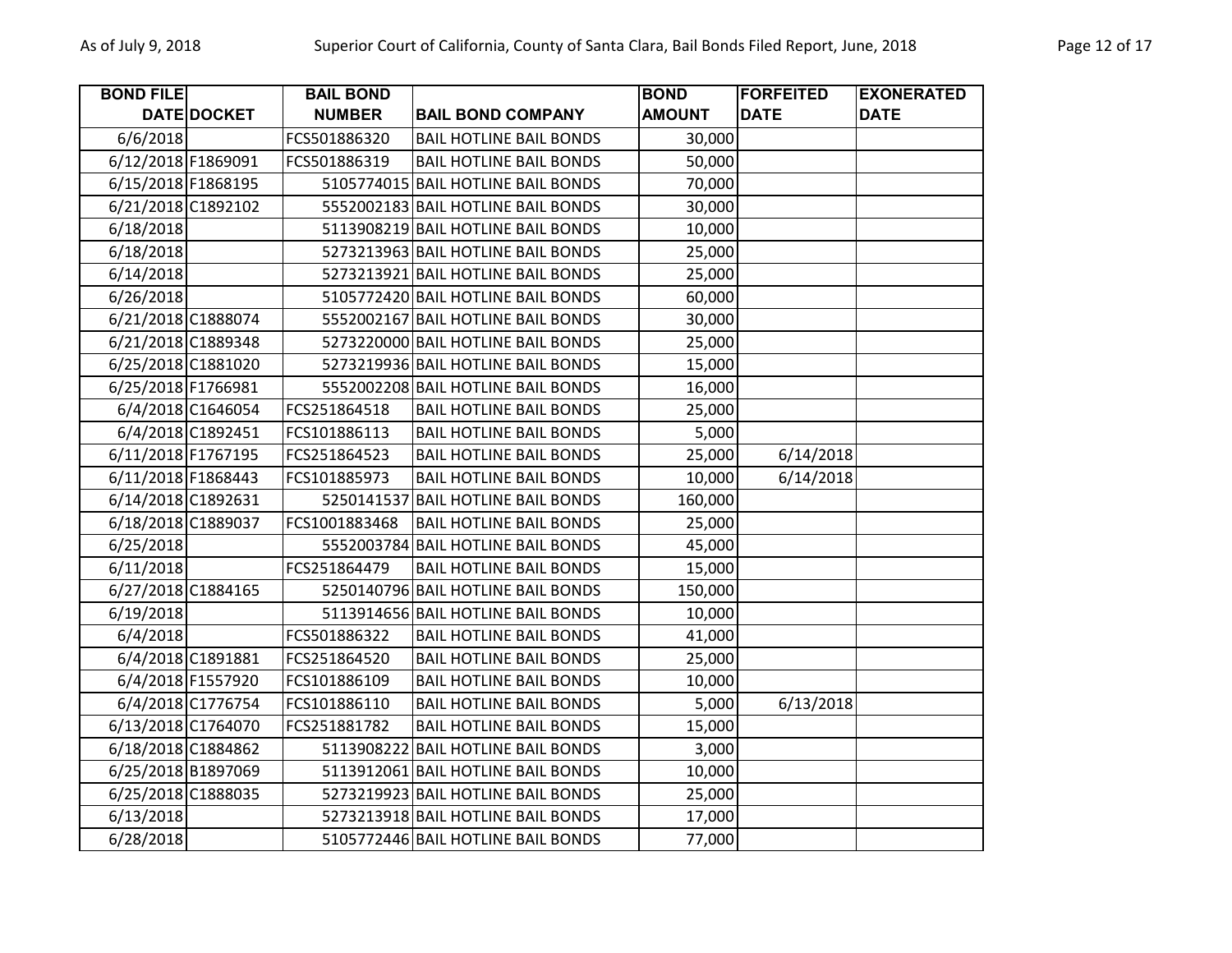| <b>BOND FILE</b>   |                    | <b>BAIL BOND</b> |                                    | <b>BOND</b>   | <b>FORFEITED</b> | <b>EXONERATED</b> |
|--------------------|--------------------|------------------|------------------------------------|---------------|------------------|-------------------|
|                    | DATE DOCKET        | <b>NUMBER</b>    | <b>BAIL BOND COMPANY</b>           | <b>AMOUNT</b> | <b>DATE</b>      | <b>DATE</b>       |
| 6/11/2018 C1770722 |                    | FCS251864524     | <b>BAIL HOTLINE BAIL BONDS</b>     | 25,000        |                  |                   |
| 6/11/2018 C1891886 |                    | FCS1001883469    | <b>BAIL HOTLINE BAIL BONDS</b>     | 41,000        |                  |                   |
| 6/18/2018          |                    |                  | 5273213976 BAIL HOTLINE BAIL BONDS | 25,000        |                  |                   |
| 6/28/2018          |                    | 5803445947       | <b>BAIL HOTLINE BAIL BONDS</b>     | 5,000         |                  |                   |
|                    | 6/4/2018 C1762047  | FCS251864522     | <b>BAIL HOTLINE BAIL BONDS</b>     | 11,000        |                  |                   |
|                    | 6/4/2018 C1887907  | FCS251864521     | <b>BAIL HOTLINE BAIL BONDS</b>     | 10,000        |                  |                   |
|                    | 6/4/2018 C1889724  | FCS2501856102    | <b>BAIL HOTLINE BAIL BONDS</b>     | 235,000       |                  |                   |
| 6/12/2018 F1868898 |                    | FCS501886316     | <b>BAIL HOTLINE BAIL BONDS</b>     | 45,000        |                  | 6/21/2018         |
| 6/11/2018 C1889463 |                    | FCS101886111     | <b>BAIL HOTLINE BAIL BONDS</b>     | 5,000         |                  | 7/2/2018          |
| 6/11/2018 C1892449 |                    | FCS251864480     | <b>BAIL HOTLINE BAIL BONDS</b>     | 7,000         |                  | 6/21/2018         |
| 6/11/2018 C1773860 |                    | FCS1501886498    | <b>BAIL HOTLINE BAIL BONDS</b>     | 125,000       | 7/3/2018         |                   |
| 6/20/2018 C1775758 |                    |                  | 5113914643 BAIL HOTLINE BAIL BONDS | 10,000        |                  |                   |
| 6/20/2018 C1887761 |                    |                  | 5105774028 BAIL HOTLINE BAIL BONDS | 100,000       |                  |                   |
| 6/20/2018          |                    |                  | 5803445934 BAIL HOTLINE BAIL BONDS | 1,000         |                  |                   |
| 6/20/2018 C1769693 |                    |                  | 5803448399 BAIL HOTLINE BAIL BONDS | 1,000         |                  |                   |
| 6/11/2018 C1512342 |                    | FCS251864495     | <b>BAIL HOTLINE BAIL BONDS</b>     | 20,000        |                  |                   |
| 6/4/2018           |                    | FCS5001884336    | <b>BAIL HOTLINE BAIL BONDS</b>     | 157,000       |                  |                   |
|                    | 6/4/2018 C1633778  | FCS1501886496    | <b>BAIL HOTLINE BAIL BONDS</b>     | 60,000        |                  |                   |
|                    | 6/4/2018 C1776775  | FCS7501840506    | <b>BAIL HOTLINE BAIL BONDS</b>     | 300,000       |                  |                   |
|                    | 6/4/2018 C1892242  | FCS1501886495    | <b>BAIL HOTLINE BAIL BONDS</b>     | 135,000       |                  |                   |
|                    | 6/22/2018 C1894505 |                  | 5150141189 BAIL HOTLINE BAIL BONDS | 135,000       |                  |                   |
| 6/11/2018 C1891595 |                    | FCS251864519     | <b>BAIL HOTLINE BAIL BONDS</b>     | 25,000        |                  |                   |
| 6/25/2018 C1883234 |                    |                  | 5273213640 BAIL HOTLINE BAIL BONDS | 25,000        |                  |                   |
| 6/13/2018          |                    |                  | 5113914698 BAIL HOTLINE BAIL BONDS | 10,000        |                  |                   |
| 6/25/2018 C1889098 |                    |                  | 5552003771 BAIL HOTLINE BAIL BONDS | 30,000        |                  |                   |
| 6/25/2018 C1893736 |                    |                  | 5150141176 BAIL HOTLINE BAIL BONDS | 100,000       |                  |                   |
| 6/14/2018 C1360419 |                    |                  | 5113911077 BAIL HOTLINE BAIL BONDS | 10,000        |                  |                   |
| 6/25/2018 C1779085 |                    |                  | 5273213679 BAIL HOTLINE BAIL BONDS | 20,000        |                  |                   |
| 6/11/2018 C1890260 |                    | FCS501886321     | <b>BAIL HOTLINE BAIL BONDS</b>     | 25,000        |                  |                   |
| 6/25/2018 C1885513 |                    |                  | 5273214014 BAIL HOTLINE BAIL BONDS | 15,000        |                  |                   |
| 6/25/2018 C1889049 |                    |                  | 5105771155 BAIL HOTLINE BAIL BONDS | 75,000        |                  |                   |
| 6/27/2018 C1885348 |                    |                  | 5803445921 BAIL HOTLINE BAIL BONDS | 5,000         |                  |                   |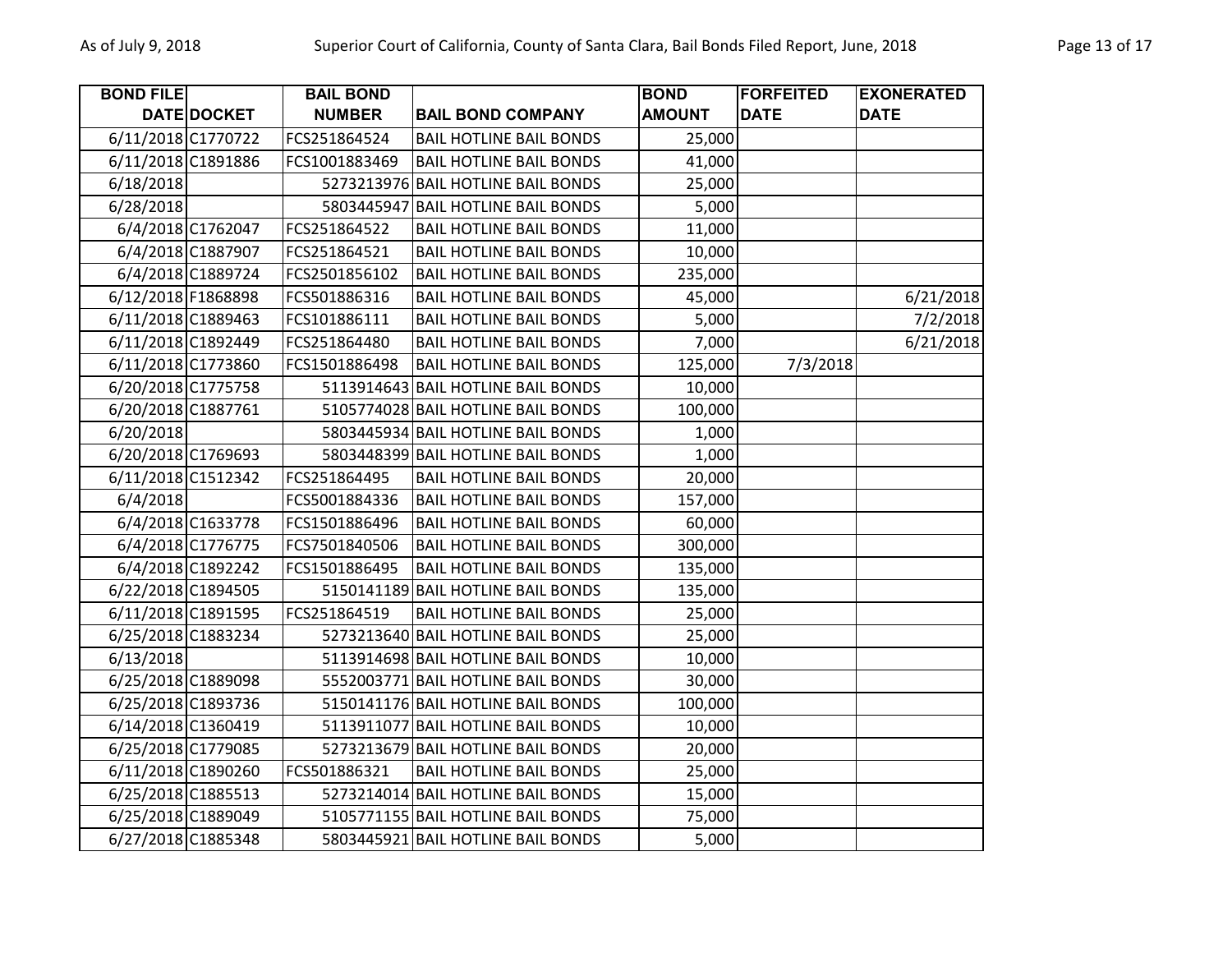| <b>BOND FILE</b>   |                    | <b>BAIL BOND</b> |                                      | <b>BOND</b>   | <b>FORFEITED</b> | <b>EXONERATED</b> |
|--------------------|--------------------|------------------|--------------------------------------|---------------|------------------|-------------------|
|                    | <b>DATE DOCKET</b> | <b>NUMBER</b>    | <b>BAIL BOND COMPANY</b>             | <b>AMOUNT</b> | <b>DATE</b>      | <b>DATE</b>       |
| 6/12/2018 F1869188 |                    | FCS251864478     | <b>BAIL HOTLINE BAIL BONDS</b>       | 25,000        |                  |                   |
| 6/25/2018 C1892469 |                    |                  | 5273219949 BAIL HOTLINE BAIL BONDS   | 20,000        |                  |                   |
| 6/13/2018          |                    |                  | 5113914685 BAIL HOTLINE BAIL BONDS   | 10,000        |                  |                   |
|                    | 6/18/2018 C1893242 |                  | 5551938506 BODYGUARD BAIL BONDS      | 41,000        |                  |                   |
|                    | 6/25/2018 B1896135 |                  | 5551938593 BODYGUARD BAIL BONDS      | 15,000        |                  |                   |
|                    | 6/25/2018 C1524596 |                  | 5273152345 BODYGUARD BAIL BONDS      | 10,000        |                  |                   |
|                    | 6/25/2018 C1888997 |                  | 5105749514 BODYGUARD BAIL BONDS      | 80,000        |                  |                   |
|                    | 6/4/2018 C1892247  |                  | 5250136928 BONZAI BAIL BONDS         | 50,000        |                  |                   |
|                    | 6/21/2018 C1890088 | AS25282931       | <b>CASTLE BAIL BONDS</b>             | 10,000        |                  |                   |
|                    | 6/22/2018 C1885073 | PC1501333256     | <b>EDUARDO GUILARTE BAIL BOND</b>    | 15,000        |                  |                   |
| 6/26/2018          |                    | IS50K134106      | ERICH CAMPANA BAIL BONDS             | 40,000        |                  |                   |
|                    | 6/4/2018 C1776433  | 2018EE004461     | <b>ESPINOZA BAIL BONDS</b>           | 75,000        |                  |                   |
|                    | 6/15/2018 B1152012 |                  | 5113895308 FAUSTO'S BAIL BONDS, INC. | 10,000        |                  |                   |
| 6/26/2018          |                    | T25050685231     | <b>GOLDEN STATE BAIL BONDS</b>       | 55,000        |                  |                   |
| 6/27/2018          |                    | T2550685224      | <b>GOLDEN STATE BAIL BONDS</b>       | 10,000        |                  |                   |
| 6/13/2018          |                    | T2550684000      | <b>GOLDEN STATE BAIL BONDS</b>       | 11,000        |                  |                   |
|                    | 6/7/2018 C1892630  | T5050682331      | <b>GOLDEN STATE BAIL BONDS</b>       | 25,000        |                  |                   |
|                    | 6/4/2018 C1888670  | T5050682328      | <b>GOLDEN STATE BAIL BONDS</b>       | 10,000        |                  |                   |
| 6/13/2018          |                    | T2550684001      | <b>GOLDEN STATE BAIL BONDS</b>       | 16,000        |                  |                   |
|                    | 6/11/2018 C1890464 | T5050682330      | <b>GOLDEN STATE BAIL BONDS</b>       | 10,000        |                  |                   |
| 6/15/2018          |                    | T10050684003     | <b>GOLDEN STATE BAIL BONDS</b>       | 35,000        |                  |                   |
| 6/18/2018          |                    | T2550685225      | <b>GOLDEN STATE BAIL BONDS</b>       | 16,000        |                  |                   |
| 6/25/2018          |                    | T2550685223      | <b>GOLDEN STATE BAIL BONDS</b>       | 25,000        |                  |                   |
|                    | 6/14/2018 C1892588 | T1550683998      | <b>GOLDEN STATE BAIL BONDS</b>       | 10,000        |                  |                   |
| 6/19/2018          |                    | T10050684004     | <b>GOLDEN STATE BAIL BONDS</b>       | 90,000        |                  |                   |
| 6/15/2018          |                    | T25050684009     | <b>GOLDEN STATE BAIL BONDS</b>       | 50,000        |                  |                   |
| 6/15/2018          |                    | T2550683999      | <b>GOLDEN STATE BAIL BONDS</b>       | 10,000        |                  |                   |
| 6/19/2018          |                    | T2550685227      | <b>GOLDEN STATE BAIL BONDS</b>       | 25,000        |                  |                   |
| 6/4/2018           |                    | T5050682329      | <b>GOLDEN STATE BAIL BONDS</b>       | 50,000        |                  |                   |
| 6/27/2018          |                    | T10050684005     | <b>GOLDEN STATE BAIL BONDS</b>       | 25,000        |                  |                   |
|                    | 6/18/2018 C1888570 | T5050684002      | <b>GOLDEN STATE BAIL BONDS</b>       | 40,000        |                  |                   |
| 6/18/2018          |                    |                  | 5552029160 JAG BAIL BONDS, INC       | 20,000        |                  |                   |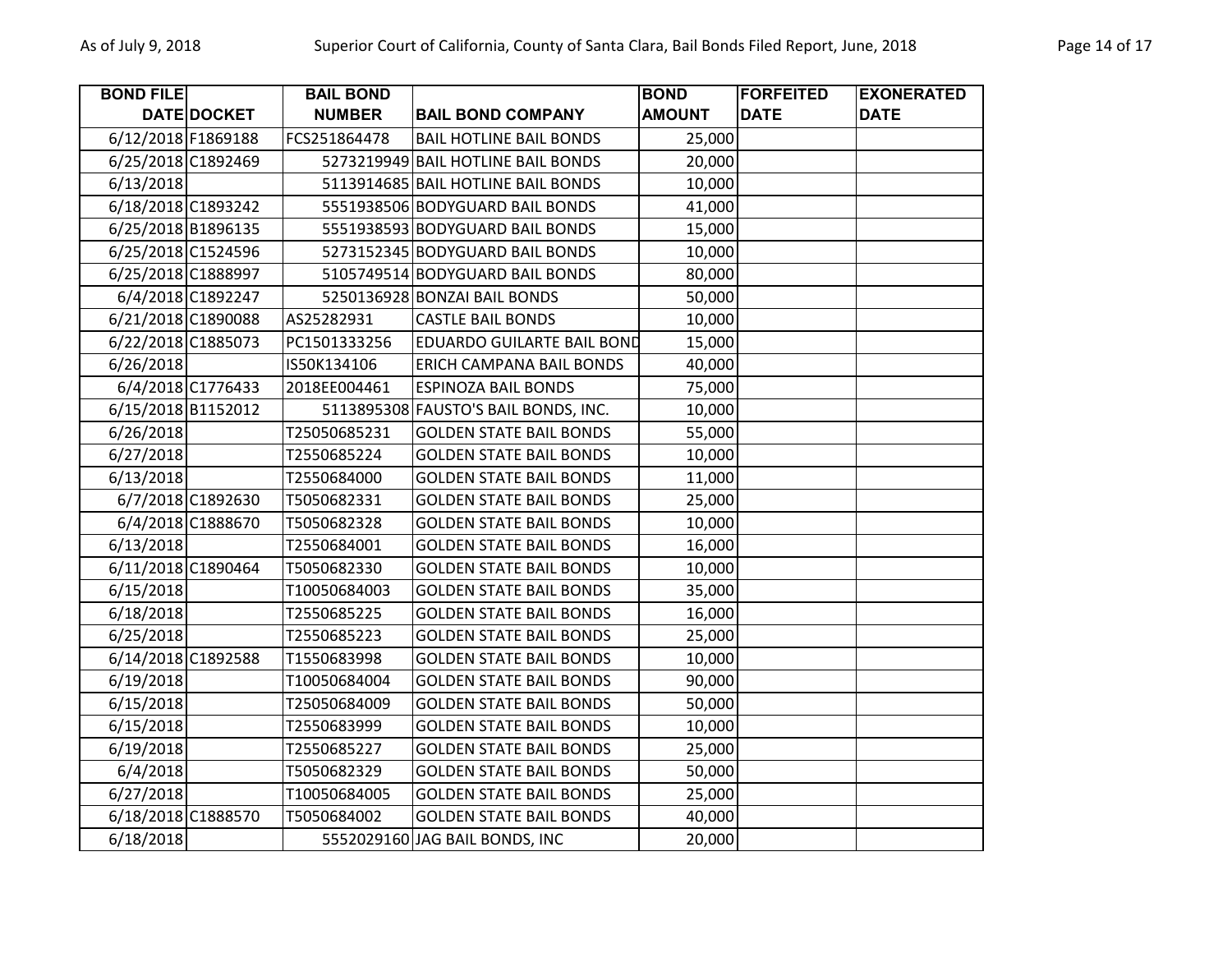| <b>BOND FILE</b>   |                    | <b>BAIL BOND</b> |                                | <b>BOND</b>   | <b>FORFEITED</b> | <b>EXONERATED</b> |
|--------------------|--------------------|------------------|--------------------------------|---------------|------------------|-------------------|
|                    | DATE DOCKET        | <b>NUMBER</b>    | <b>BAIL BOND COMPANY</b>       | <b>AMOUNT</b> | <b>DATE</b>      | <b>DATE</b>       |
| 6/25/2018 C1770071 |                    |                  | 5552029173 JAG BAIL BONDS, INC | 15,000        |                  |                   |
|                    | 6/1/2018 C1885059  |                  | 5200196868 JAG BAIL BONDS, INC | 50,000        |                  |                   |
| 6/4/2018           |                    |                  | 5273257224 JAG BAIL BONDS, INC | 15,000        |                  |                   |
| 6/18/2018 C1888286 |                    | AD00957024       | <b>KEITH CARTER BAIL BONDS</b> | 30,000        |                  |                   |
| 6/19/2018          |                    | B314407044       | <b>LATINO BAIL BONDS</b>       | 25,000        |                  |                   |
|                    | 6/18/2018 C1761636 | B314407045       | <b>LATINO BAIL BONDS</b>       | 20,000        |                  |                   |
| 6/6/2018           |                    |                  | 5105749460 LE BAIL BONDS       | 70,000        |                  |                   |
| 6/18/2018 C1891526 |                    |                  | 5113830752 LE BAIL BONDS       | 10,000        |                  |                   |
|                    | 6/25/2018 C1889374 |                  | 5113830611 LE BAIL BONDS       | 10,000        |                  |                   |
| 6/25/2018 F1867377 |                    |                  | 5273060815 LE BAIL BONDS       | 16,000        |                  |                   |
| 6/27/2018          |                    |                  | 5113830624 LE BAIL BONDS       | 10,000        |                  |                   |
| 6/18/2018          |                    |                  | 5273060901 LE BAIL BONDS       | 26,000        |                  |                   |
| 6/11/2018 C1891719 |                    |                  | 5551954007 LE BAIL BONDS       | 30,000        |                  |                   |
| 6/1/2018           |                    |                  | 5273168500 LE BAIL BONDS       | 25,000        |                  |                   |
| 6/4/2018           |                    |                  | 5273168498 LE BAIL BONDS       | 25,000        |                  |                   |
|                    | 6/25/2018 C1893887 |                  | 5551953998 LE BAIL BONDS       | 30,000        |                  |                   |
|                    | 6/5/2018 C1891595  |                  | 5105745727 LE BAIL BONDS       | 80,000        |                  |                   |
| 6/26/2018 C1890472 |                    |                  | 85273168609 LE BAIL BONDS      | 20,000        |                  |                   |
| 6/28/2018          |                    |                  | 5273168612 LE BAIL BONDS       | 25,000        |                  |                   |
| 6/25/2018 C1780064 |                    |                  | 5551953985 LE BAIL BONDS       | 35,000        |                  |                   |
| 6/22/2018          |                    |                  | 5273168485 LE BAIL BONDS       | 25,000        |                  |                   |
| 6/11/2018 C1882423 |                    |                  | 5551955187 LE BAIL BONDS       | 30,000        |                  |                   |
| 6/11/2018 C1885616 |                    |                  | 5113835757 LE BAIL BONDS       | 5,000         |                  |                   |
| 6/11/2018 C1892439 |                    |                  | 5105749473 LE BAIL BONDS       | 61,000        |                  |                   |
| 6/25/2018 B1898269 |                    | AS25279893       | <b>LUNA BAIL BONDS</b>         | 25,000        |                  |                   |
| 6/25/2018 C1888935 |                    | AS15509163       | <b>LUNA BAIL BONDS</b>         | 6,000         |                  |                   |
| 6/25/2018 C1884660 |                    | AS15509162       | <b>LUNA BAIL BONDS</b>         | 6,000         |                  |                   |
| 6/4/2018           |                    | AS25279652       | <b>LUNA BAIL BONDS</b>         | 25,000        |                  |                   |
|                    | 6/25/2018 B1794428 | AS25280321       | <b>LUNA BAIL BONDS</b>         | 20,000        |                  |                   |
|                    | 6/11/2018 C1761150 | AS25279889       | LUNA BAIL BONDS                | 20,000        |                  |                   |
|                    | 6/4/2018 C1889547  | AS100149199      | <b>LUNA BAIL BONDS</b>         | 100,000       |                  |                   |
| 6/4/2018           |                    | AS150101430      | <b>LUNA BAIL BONDS</b>         | 145,000       |                  |                   |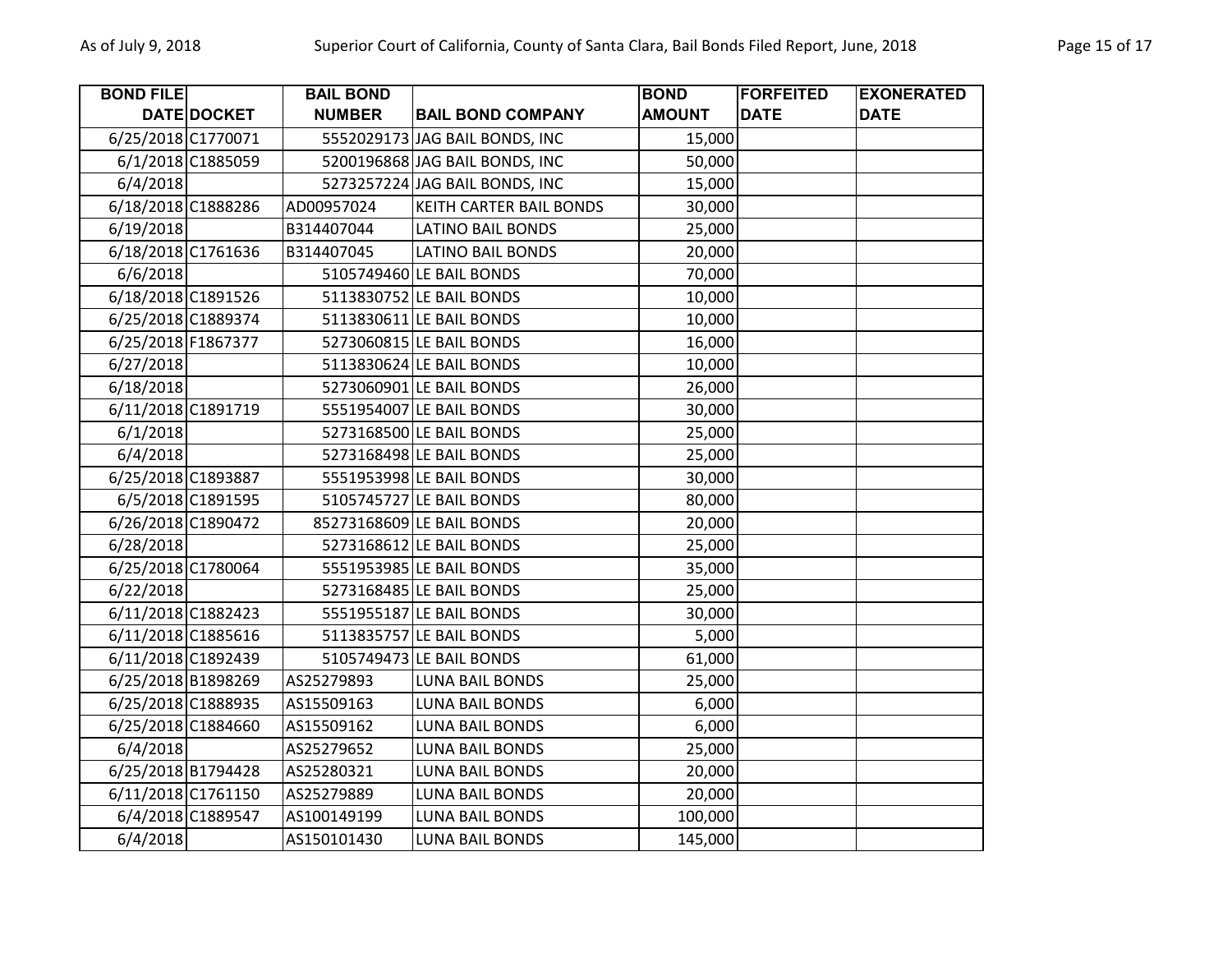| <b>BOND FILE</b> |                    | <b>BAIL BOND</b> |                                       | <b>BOND</b>   | <b>FORFEITED</b> | <b>EXONERATED</b> |
|------------------|--------------------|------------------|---------------------------------------|---------------|------------------|-------------------|
|                  | DATE DOCKET        | <b>NUMBER</b>    | <b>BAIL BOND COMPANY</b>              | <b>AMOUNT</b> | <b>DATE</b>      | <b>DATE</b>       |
| 6/25/2018        |                    | AS25276639       | <b>LUNA BAIL BONDS</b>                | 25,000        |                  |                   |
| 6/27/2018        |                    | AS15509165       | <b>LUNA BAIL BONDS</b>                | 15,000        |                  |                   |
| 6/11/2018        |                    | AS25279654       | <b>LUNA BAIL BONDS</b>                | 16,000        |                  |                   |
|                  | 6/11/2018 C1633778 | AS15508186       | <b>LUNA BAIL BONDS</b>                | 10,000        |                  |                   |
|                  | 6/11/2018 C1776775 | AS150101458      | <b>LUNA BAIL BONDS</b>                | 125,000       |                  |                   |
| 6/15/2018        |                    | AS25279890       | <b>LUNA BAIL BONDS</b>                | 25,000        |                  |                   |
| 6/11/2018        |                    | AS25279655       | <b>LUNA BAIL BONDS</b>                | 25,000        |                  |                   |
| 6/18/2018        |                    | AS250101293      | <b>LUNA BAIL BONDS</b>                | 128,000       |                  |                   |
| 6/26/2018        |                    | AS25280323       | LUNA BAIL BONDS                       | 25,000        |                  |                   |
| 6/19/2018        |                    | AS100147277      | <b>LUNA BAIL BONDS</b>                | 10,000        |                  |                   |
| 6/11/2018        |                    | AS25279653       | <b>LUNA BAIL BONDS</b>                | 16,000        |                  |                   |
|                  | 6/15/2018 C1889682 | IS1M2944         | <b>METRO ONE BAIL BONDS</b>           | 500,000       |                  |                   |
|                  | 6/5/2018 C1768035  | 2018EE005329     | POWER BAIL BONDS                      | 65,000        |                  |                   |
| 6/25/2018        |                    | A510004463       | PREMIERE BAIL BONDS                   | 45,000        |                  |                   |
|                  | 6/11/2018 C1890754 | A3H0000831       | PREMIERE BAIL BONDS                   | 220,000       |                  |                   |
|                  | 6/11/2018 F1868767 | A152217486       | PREMIERE BAIL BONDS                   | 15,000        |                  |                   |
| 6/26/2018        |                    | A310003763       | PREMIERE BAIL BONDS                   | 25,000        |                  |                   |
|                  | 6/12/2018 B1898149 | A510004000\      | <b>PREMIERE BAIL BONDS</b>            | 25,000        |                  |                   |
|                  | 6/11/2018 C1890754 | A3H0000828       | PREMIERE BAIL BONDS                   | 210,000       |                  |                   |
| 6/25/2018        |                    | A152217487       | PREMIERE BAIL BONDS                   | 10,000        |                  |                   |
|                  | 6/7/2018 C1892696  | A3H0000826       | PREMIERE BAIL BONDS                   | 160,000       |                  |                   |
|                  | 6/6/2018 C1639117  | A310003761       | PREMIERE BAIL BONDS                   | 60,000        |                  |                   |
|                  | 6/19/2018 C1893507 | A1H0002209       | PREMIERE BAIL BONDS                   | 70,000        |                  |                   |
|                  | 6/4/2018 F1765268  | A3H0000816       | PREMIERE BAIL BONDS                   | 200,000       |                  |                   |
|                  | 6/4/2018 F1765391  | A3H0000817       | PREMIERE BAIL BONDS                   | 120,000       |                  |                   |
|                  | 6/8/2018 C1892412  | A3H0000829       | PREMIERE BAIL BONDS                   | 175,000       |                  |                   |
|                  | 6/11/2018 C1884803 | 2018DD009653     | <b>RAMIREZ BAIL BONDS</b>             | 50,000        |                  |                   |
|                  | 6/21/2018 C1890679 | 2018AA003923     | <b>RAMIREZ BAIL BONDS</b>             | 5,000         |                  | 6/21/2018         |
| 6/21/2018        |                    | 2018EE004444     | <b>RAMIREZ BAIL BONDS</b>             | 30,000        |                  |                   |
|                  | 6/18/2018 C1348878 |                  | 5273244172 REASONABLE BAIL BONDS      | 20,000        |                  |                   |
| 6/19/2018        |                    | 2018DD009263     | <b>TAPOUT BAIL BONDS</b>              | 40,000        |                  |                   |
| 6/11/2018        |                    |                  | 5551945557 VERONICA MELERO BAIL BONDS | 50,000        |                  |                   |